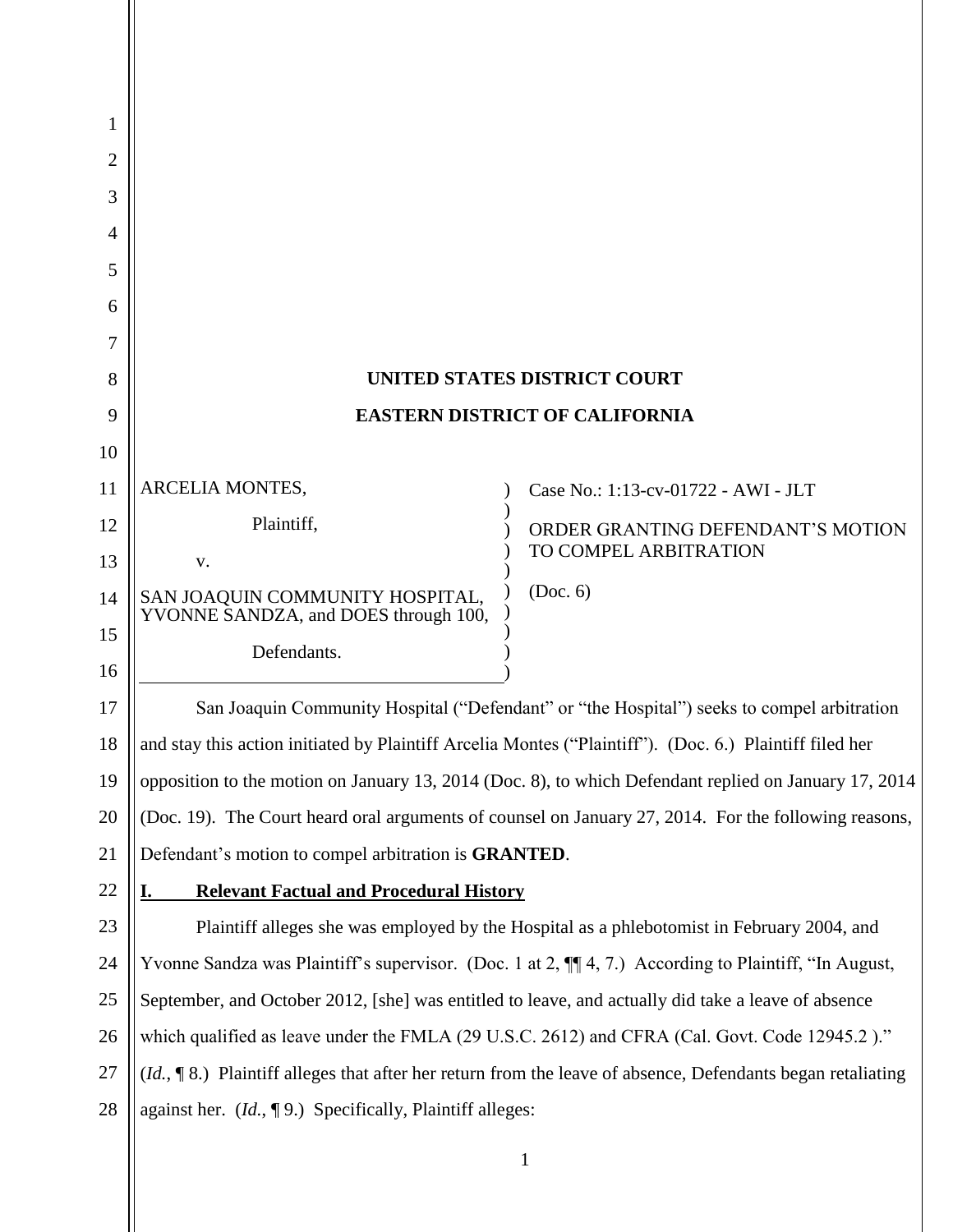- A. Beginning on Plaintiff's first day back from leave, she was denied help with work as blood draws were behind and Plaintiff needed help. Her immediate supervisor denied help notwithstanding the fact the supervisor was made aware by two people that the phlebotomists were behind in blood draws and needed help.
- B. The second day back from leave, Plaintiff's supervisor yelled at Plaintiff about the previous day's request for help and included untruthful allegations against Plaintiff. In addition, Plaintiff's supervisor threatened to give Plaintiff a written reprimand because she took a late lunch the day before due to the fact the blood draws were behind.
- C. Shortly after returning, Plaintiff was advised that she needed to attend a mandatory insurance meeting. Plaintiff's supervisor approved and agreed that Plaintiff's lunch be moved so Plaintiff could attend the mandatory meeting. Plaintiff informed a coworker that due to the meeting, Plaintiff missed lunch. This is related to Sandza who berated and yelled at Plaintiff over the incident, claiming Plaintiff "just wanted to do what she wants." Sandza accused Plaintiff of violating company polices and when Plaintiff asked which policies, Sandza became even more belligerent and abusive, yelling at Plaintiff and then informed Plaintiff's immediate supervisor to write Plaintiff a written reprimand.

In addition, Plaintiff alleges she was "discouraged from going to Human Resources" regarding her experiences. (Doc. 1 at 3, ¶ 9E.) On January 23, 2013, Plaintiff received a "written warning for not following the collection procedure for a platelet aggregation procedure," but she asserts that training was not provided on the collection procedure until January 30, 2013. (*Id.*, ¶ 9F.) Plaintiff alleges she was "suspended due to allegedly not "geling [sic] in and out or changing her gloves" on January 30, 2013. (*Id.*, ¶ 9G.) Defendant Sandza terminated Plaintiff's employment with the Hospital on January 31, 2013, informing Plaintiff "she could not longer be part of the San Joaquin family because [she] was not a team player." (*Id.*, ¶ 11.) According to Plaintiff, her "FMLA/CFRA leave was a substantial contributing factor in [her] termination," because "Sandza made comments… indicating she and [the Hospital] did not want employees taking leaves of absence." (*Id.*, ¶¶ 11-12.)

Plaintiff filed a claim with California's Department of Fair Employment and Housing, and she received a right to sue letter. (Doc. 1 at 4, ¶ 13.) Accordingly, on October 25, 2013, Plaintiff initiated this action by filing a complaint against the Hospital and Sandza, asserting the following causes of action: (1) a violation of the Family and Medical Leave Act, 28 U.S.C. § 2615, by both defendants; and (2) a violation of California's Family Rights Act, Cal. Gov't Code § 12945.2, against the Hospital. (Doc. 1 at 4.) The Hospital filed the motion to compel arbitration pursuant to the Federal Arbitration Act now pending before the Court on December 12, 2013, asserting "Plaintiff signed a binding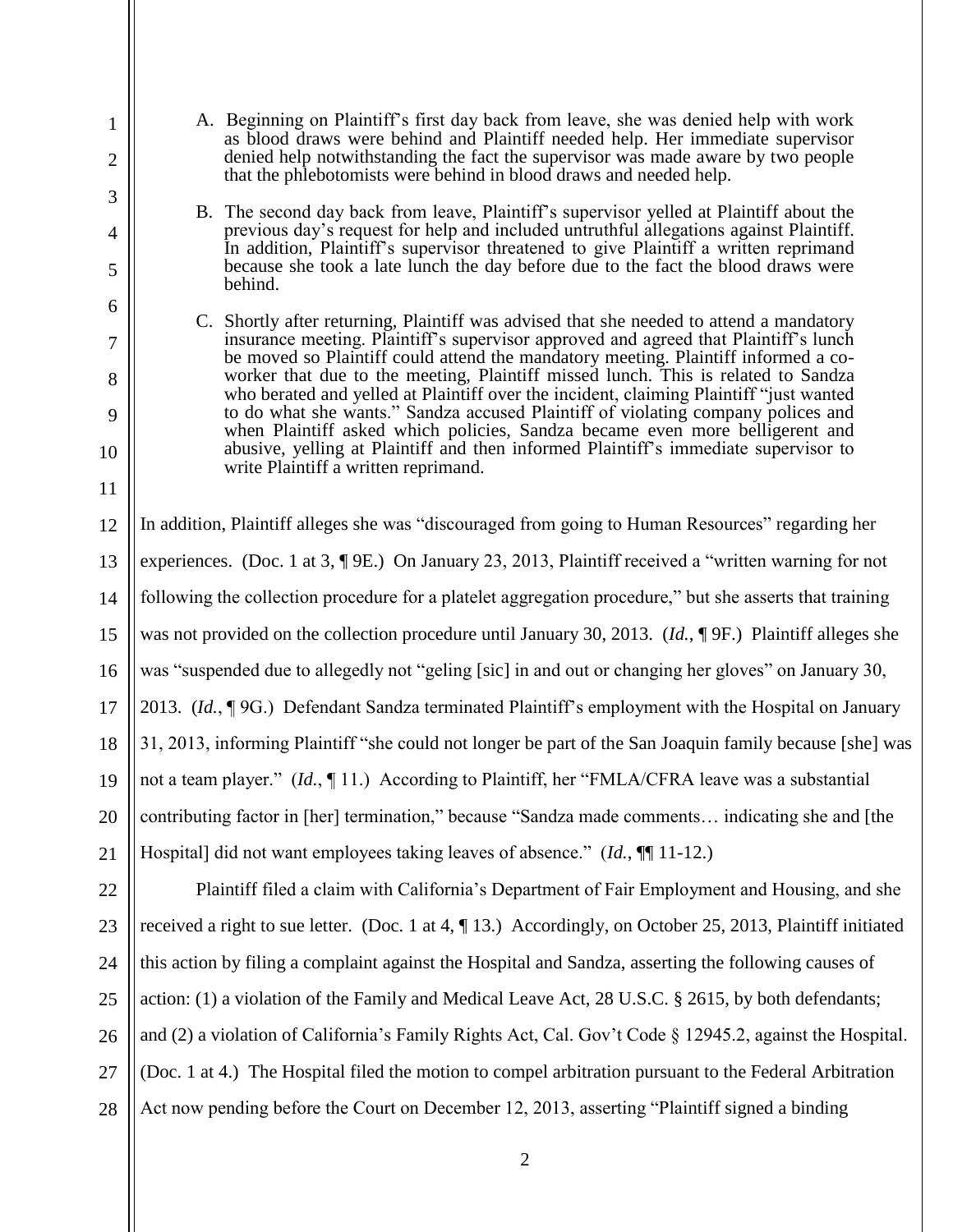agreement to arbitrate all discrimination and wrongful termination claims, including those based on state or federal statutes, against the Hospital and its employees, agents and representatives." (Doc. 6 at 2.) Therefore, the Hospital contends the initiation of the lawsuit constitutes a breach of Plaintiff's agreement to arbitrate her claims.

**II. Legal Standard**

1

2

3

4

5

6

7

8

9

10

The Federal Arbitration Act ("FAA") provides that written arbitration agreements "shall be valid, irrevocable, and enforceable, save upon such grounds as exist at law or in equity for the revocation of any contract." 9 U.S.C. § 2. A party seeking to enforce arbitration agreement may petition the Court for "an order directing the parties to proceed to arbitration in accordance with the terms of the agreement."  $9 \text{ U.S.C. } § 4$ .

11 12 13 14 15 16 17 18 19 20 The Court's role in applying the FAA is "limited to determining whether a valid agreement to arbitrate exists and, if so, whether the agreement encompasses the dispute as issue." *Lifescan, Inc. v. Premier Diabetic Servs. Inc.*, 363 F.3d 1010, 1012 (9th Cir. 2004). To determine whether an arbitration agreement encompasses particular claims, the Court looks to the plain language of the agreement, and "[i]n the absence of any express provision excluding a particular grievance from arbitration . . . only the most forceful evidence of a purpose to exclude the claim from arbitration can prevail." *United Steelworkers of Am. v. Warrior & Gulf Navigation Co.*, 363 U.S. 574, 584-86 (1960). Because the FAA "is phased in mandatory terms," "the standard for demonstrating arbitrability is not a high one [and] a district court has little discretion to deny an arbitration motion." *Republic of Nicaragua v. Standard Fruit Co.*, 937 F.2d 469, 475 (9th Cir. 1991).

21 22 23 24 25 26 27 "[A]ny doubts concerning the scope of arbitrable issues should be resolved in favor of arbitration." *Moses H. Cone Mem'l Hosp. v. Mercury Constr. Corp.*, 460 U.S. 1, 24-25 (1983). As a result, arbitration should only be denied when "it may be said with positive assurance that the arbitration clause is not susceptible of an interpretation that covers the asserted dispute." *AT&T Tech., Inc. v. Communs. Workers of Am.*, 475 U.S. 643, 650 (1986). It is well-established that "arbitration provides a forum for resolving disputes more expeditiously and with greater flexibility than litigation." *Lifescan*, 363 F.3d at 1011. ///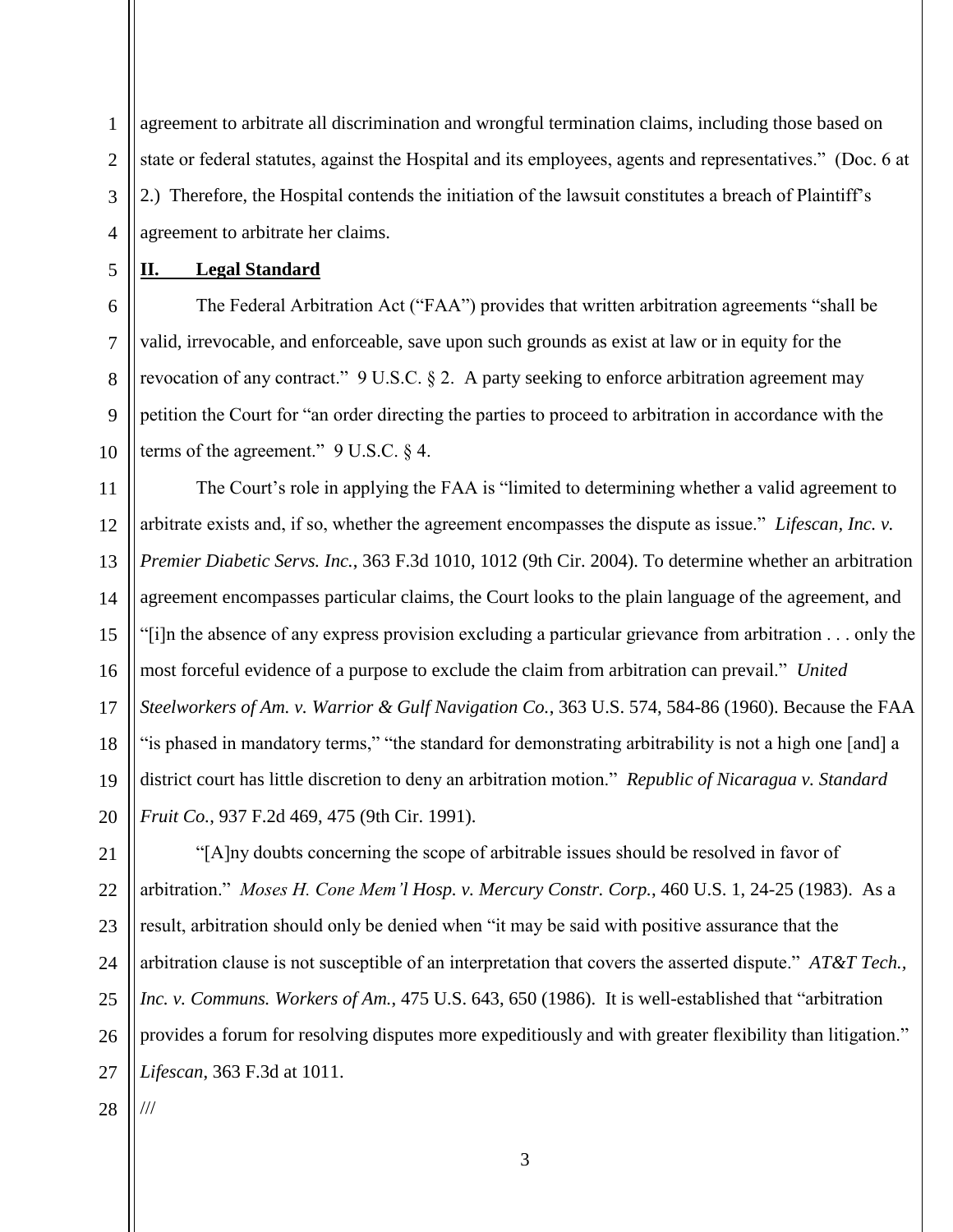### 1 **III. The Arbitration Agreement and Terms**

| $\overline{2}$ | When Plaintiff began to work at the Hospital in February 2004, she received a copy of the 2002                                                                                                                                                                   |  |  |  |  |
|----------------|------------------------------------------------------------------------------------------------------------------------------------------------------------------------------------------------------------------------------------------------------------------|--|--|--|--|
| 3              | Employee Handbook, which was in effect at that time. Plaintiff signed and dated an Acknowledgement                                                                                                                                                               |  |  |  |  |
| $\overline{4}$ | on February 23, 2004, which indicated she had received a copy of the Employee Handbook. (Doc. 6-2)                                                                                                                                                               |  |  |  |  |
| 5              | at 10.) This Acknowledgement contained a notice to Plaintiff that the Hospital's polices "may change                                                                                                                                                             |  |  |  |  |
| 6              | from time to time." <i>(Id.)</i> Further, the Acknowledgement provided: "In the event that I am dissatisfied                                                                                                                                                     |  |  |  |  |
| 7              | or disagree with any action or failure to act by the hospital or its agents, I agree to submit the matter to                                                                                                                                                     |  |  |  |  |
| 8              | the Hospital's Grievance and Arbitration Procedures, which are contained in the Handbook, for final                                                                                                                                                              |  |  |  |  |
| 9              | and binding resolution." $(Id.)$                                                                                                                                                                                                                                 |  |  |  |  |
| 10             | Disputes covered by the "Grievance and Arbitration Procedure" in effect during 2004 included                                                                                                                                                                     |  |  |  |  |
| 11             | "the full range of employment disputes, including those based on state and federal civil rights laws,                                                                                                                                                            |  |  |  |  |
| 12             | other state and federal statutes, torts, public policies, and those involving terminations." (Doc. 11 at 2.)                                                                                                                                                     |  |  |  |  |
| 13             | Employees were informed they could initiate a grievance by filing a written grievance and a requested                                                                                                                                                            |  |  |  |  |
| 14             | solution with an immediate supervisor within 90 days of the event giving rise to the grievance. (Id. at                                                                                                                                                          |  |  |  |  |
| 15             | 3.) If the matter was not resolved, the employee could pursue arbitration. (Id. at 4.) Arbitrable                                                                                                                                                                |  |  |  |  |
| 16             | disputes included grievances that:                                                                                                                                                                                                                               |  |  |  |  |
| 17<br>18       | 1. Have been timely initiated and processed though the grievance portion of the<br>Procedure. However, if the applicable statute of limitations provides a longer period<br>of time in which to initiate a claim, the grievance will be considered timely if you |  |  |  |  |
| 19             | initiate the Procedure within the period of time allowed by that statute of limitations;                                                                                                                                                                         |  |  |  |  |
| 20             | 2. Were not resolved to your satisfaction through the grievance component of the<br>Procedure; and                                                                                                                                                               |  |  |  |  |
| 21             | 3. Arose of or are related to a claim of (i) employment discrimination (including<br>discriminatory retaliation, discriminatory or sexual harassment). (ii) termination of                                                                                       |  |  |  |  |
| 22             | employment, including claims of constructive discharge, or (iii) any other claim(s)<br>(whether brought on or behalf of one or more employees) for wages or other                                                                                                |  |  |  |  |
| 23             | compensation with an actual aggregate value of \$75,000 or more.                                                                                                                                                                                                 |  |  |  |  |
| 24             | (Doc. 11 at 4.) Under the terms of the program, the employee would "pay the arbitrator an amount                                                                                                                                                                 |  |  |  |  |
| 25             | equal to the cost of initiating a civil action in court," and the Hospital would pay the remainder of the                                                                                                                                                        |  |  |  |  |
| 26             | arbitrator's fee." <i>(Id. at 5.)</i> The arbitrator would "have the authority to award only such remedies as                                                                                                                                                    |  |  |  |  |
| 27             | could be awarded by a court under the applicable substantive law, which may include injunctive or                                                                                                                                                                |  |  |  |  |
| 28             | other equitable relief." ( <i>Id.</i> ) If an employee elected to not have legal representation at the arbitration,                                                                                                                                              |  |  |  |  |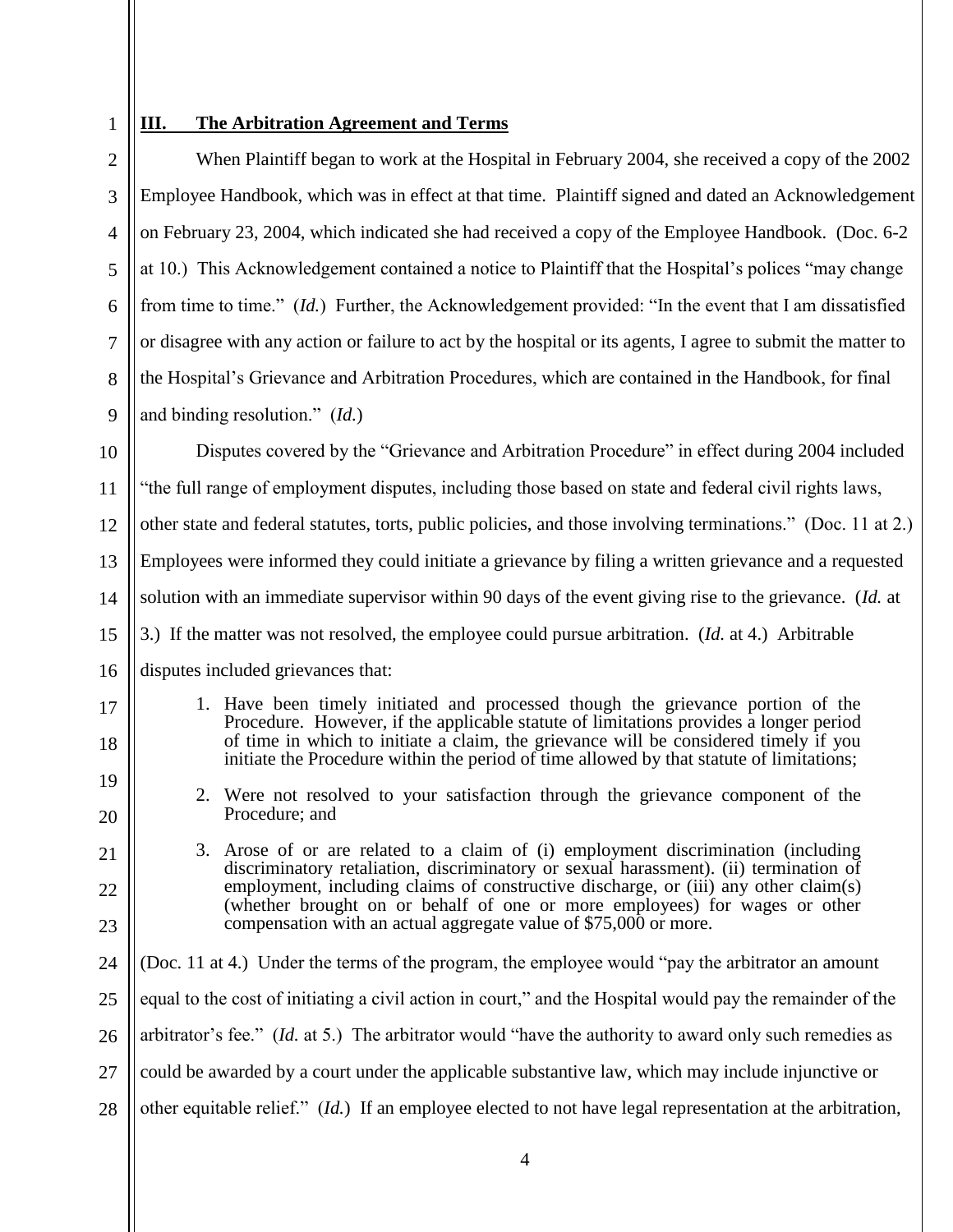| $\mathbf{1}$   | the Hospital would also participate without a lawyer. $(Id.)$ Pursuant to the terms of the program, if a                                                                                                                                                          |  |  |  |
|----------------|-------------------------------------------------------------------------------------------------------------------------------------------------------------------------------------------------------------------------------------------------------------------|--|--|--|
| $\overline{2}$ | party breached the arbitration agreement, "[a]n action to compel arbitration  may be brought pursuant                                                                                                                                                             |  |  |  |
| 3              | to the procedures of the state in which the Company is located or the Federal Arbitration Act. (Id. at 4.)                                                                                                                                                        |  |  |  |
| $\overline{4}$ | The Hospital amended its dispute resolution procedures several times and provided "online                                                                                                                                                                         |  |  |  |
| 5              | training courses to its employees, including safety training, training about the Employee Handbook and                                                                                                                                                            |  |  |  |
| 6              | various other policies and procedures." (Doc. 6-1 at 8.) In 2012, the Hospital "revised its Employee                                                                                                                                                              |  |  |  |
| 7              | Handbook, including the Arbitration Procedure contained therein." (Id. at 9.) The Hospital informed                                                                                                                                                               |  |  |  |
| 8              | its employees of the changes to the Handbook on March 19, 2012, by sending an electronic                                                                                                                                                                          |  |  |  |
| 9              | memorandum that stated: "Dispute Resolution Procedures- This section regarding our grievance and                                                                                                                                                                  |  |  |  |
| 10             | arbitration procedures has been updated to make it current with recent case law." (Doc. 6-2 at 20.) On                                                                                                                                                            |  |  |  |
| 11             | May 29, 2012, Plaintiff signed an online acknowledgement form stating:                                                                                                                                                                                            |  |  |  |
| 12             | I hereby acknowledge the receipt of the "Employee Handbook." I realize that the                                                                                                                                                                                   |  |  |  |
| 13             | Handbook contains many of the policies, procedures, rules and regulations ("Policies")<br>to which I am subject. I further acknowledge that this Handbook supersedes and<br>replaces any inconsistent Polices and all prior handbooks                             |  |  |  |
| 14             | In the event that I am dissatisfied or disagree with any action or failure to act by the                                                                                                                                                                          |  |  |  |
| 15<br>16       | Organization or its agents, I agree to submit the matter to the Organization's<br>Grievance and Arbitration Procedures, which are contained in the Handbook, for final<br>and binding resolution.                                                                 |  |  |  |
| 17             | (Doc. 6-2 at 26.)                                                                                                                                                                                                                                                 |  |  |  |
| 18             | Pursuant to the 2012 Dispute Resolution Procedure ("the Procedure"), the Hospital retained its                                                                                                                                                                    |  |  |  |
| 19             | two methods for dispute resolution, including the informal grievance procedure and arbitration. (Doc.                                                                                                                                                             |  |  |  |
| 20             | 6-2 at 29.) The Procedure covers both "current and former employees as well as applicants for                                                                                                                                                                     |  |  |  |
| 21             | employment who have signed an agreement to arbitrate." (Id.) Further, the Procedure encompassed                                                                                                                                                                   |  |  |  |
| 22             | "the full range of employment disputes, including, but not limited to, those based on state and federal                                                                                                                                                           |  |  |  |
| 23             | civil rights laws , other state and federal statutes, torts, public policies, and those involving                                                                                                                                                                 |  |  |  |
| 24             | terminations." ( <i>Id.</i> at 30.) Arbitrable disputes include:                                                                                                                                                                                                  |  |  |  |
| 25             | [D] isputes that are made within the applicable statute of limitations and which arose                                                                                                                                                                            |  |  |  |
| 26             | out of, or are related to, (i) a claim of employment discrimination (including, but not<br>limited to, discriminatory retaliation, and discriminatory or sexual harassment); (ii) a                                                                               |  |  |  |
| 27             | claim of wrongful or unlawful termination of employment, including claims of<br>constructive discharge; (iii) a claim for wages or other compensation; (iv) a tort claim                                                                                          |  |  |  |
| 28             | or any other claim in which punitive damages or emotional distress damages could be<br>awarded that arose out of, or is related to, the employment relationship; (v) a claim<br>that is related in any manner to the claims described in (i) through (iv) of this |  |  |  |
|                | 5                                                                                                                                                                                                                                                                 |  |  |  |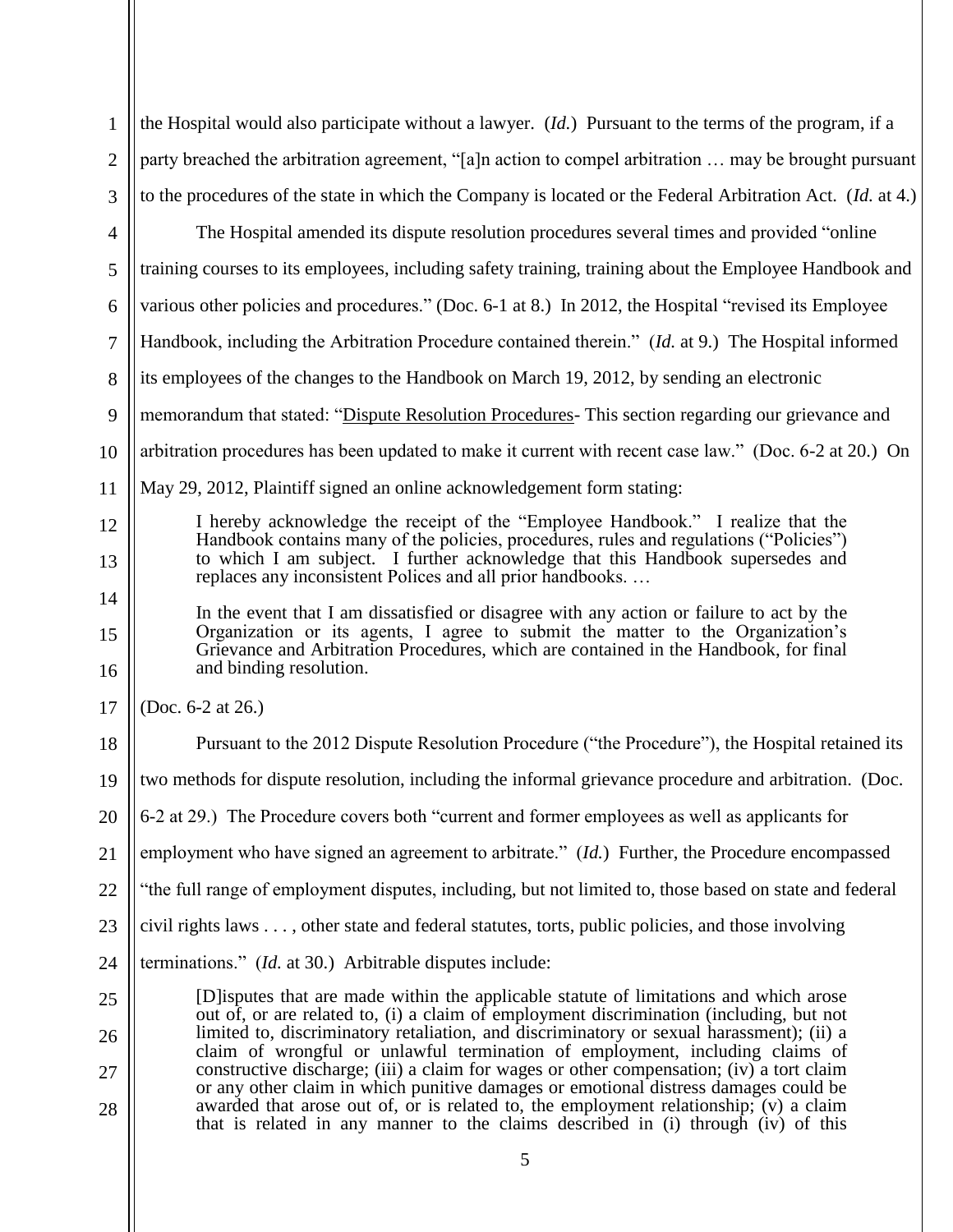Relations act, claims for workers' compensation benefits, and any claim that is nonarbitrable under applicable state or federal law are not arbitrable. (Doc. 6-2 at 31.) The Hospital explained that "[t]o the extent required by applicable law, and only to this extent, the [Hospital] shall pay the costs uniquely attributable to arbitration, including the administrative fees and costs of the arbitrator." (*Id.* at 33.) However, the Hospital and aggrieved employee would split the arbitration fees, and pay their own costs and attorney fees "unless the

paragraph. Claims for unemployment compensation, claims under the National Labor

arbitrator rules otherwise." (*Id.*) Again, the Procedure provided that an attorney would only represent

the Hospital at arbitration if the aggrieved employee chose to be represented by counsel. (*Id.*) The

9 Procedure is "governed by the Federal Arbitration Act and the Arbitration Act of the state in which the

10 [Hospital] is located." (*Id.* at 32.)

11

1

2

3

4

5

6

7

8

# **IV. Discussion and Analysis**

12 13 14 15 16 17 18 19 20 As an initial matter, Plaintiff asserts that Defendant "failed in its burden to show [the] FAA [is] applicable."<sup>1</sup> (Doc. 8 at 2, emphasis omitted.) Defendant asserts the FAA applies because the Hospital is engaged in interstate commerce. The Hospital reports that it receives federal Medicare funding, and "[t]he Hospital cares for patients who reside in states outside of California and obtains supplies, equipment and medication from outside of California." (Doc. 6-1 at 11) (citing *Patterson v. Tenet*  Healthcare, Inc., 113 F.3d 832, 835-37 (8th Cir. 1997)).<sup>2</sup> Previously, this Court has determined such activities show the general business activities of a hospital are in and affect interstate commerce. *See Bhan v. NME Hospitals*, 669 F. Supp 998, 1011 (E.D. Cal. 1987) (finding a hospital's activities were in interstate commerce where its chemicals, equipment, and supplies used to provide anesthesia were

21

 $\overline{a}$ 

22 23 24 1 Plaintiff fails to demonstrate any impact on the Court's analysis if the CAA, rather than the FAA, applied. The CAA, like the FAA, favors arbitration. *Armendariz v. Found. Health Psychcare Servs., Inc*., 24 Cal. 4th 83, 98 (2000). The California Supreme Court has observed, "Two years after the FAA was enacted, this state adopted its first modern arbitration statute (Stats.1927, ch. 225), declaring arbitration agreements to be irrevocable and enforceable in terms identical to those used in section 2 of the federal act, and since that time California courts and its Legislature have '**consistently reflected a friendly policy toward the arbitration process**.' [Citation] That policy was expanded and

25 26 clarified in the current arbitration statute which was adopted in 1961 (Stats.1961, ch. 461, § 2 et seq.), and it continues to be the policy of this state." *Keating v. Superior Court*, 31 Cal. 3d 584, 601-602 (1984), internal citation omitted, emphasis added. The Court has noted further, "[U]nder California law, as under federal law, an arbitration agreement may only be invalidated for the same reasons as other contracts." *Armendariz*, at 98. 2

Hospital is engaged in interstate activity.

<sup>27</sup> 28 Under penalty of perjury, Robert Lonto reports: "The Hospital cares for patients who reside both in and outside of California and obtains supplies, equipment, and medication from both inside and outside of California. The Hospital also receives federal Medicare funding." (Doc. 6-2 at 2, Lontz Decl. ¶ 3.) Although Plaintiff contends it is "dubious at best" that such a fact is within the personal knowledge of Mr. Londo, she presents no evidence to refute the fact that the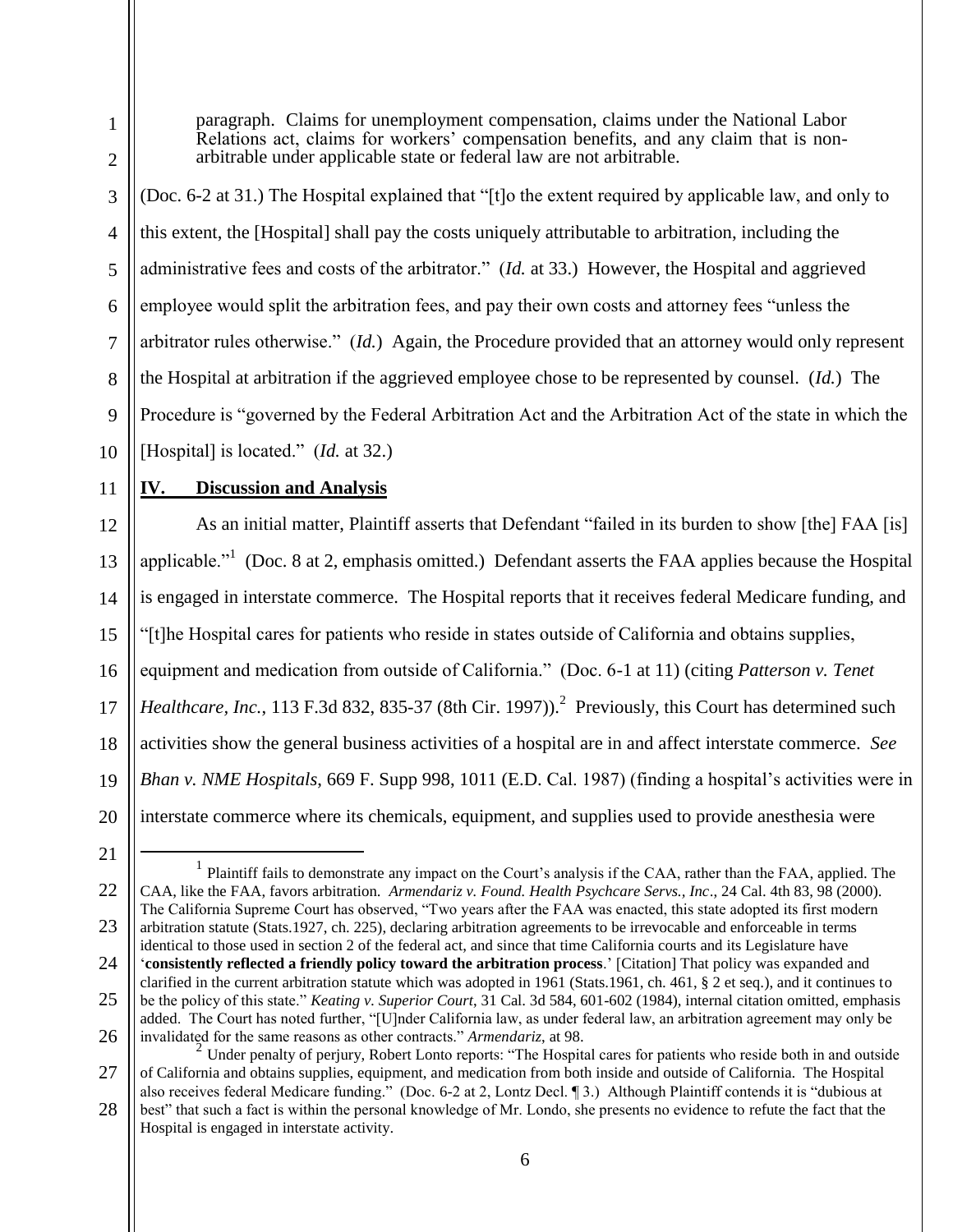purchased and shipped in interstate commerce; the costs for anesthesia was paid for in large part by Medicare; and the hospitals were out-of-state corporations).<sup>3</sup> Therefore, the Hospital has carried its burden to demonstrate its activities are within interstate commerce, and the FAA is applicable.

4 5 6 7 8 9 10 11 12 13 14 15 On the other hand, the arbitration portion of the handbook specifically indicates the arbitration could be brought under either the FAA or under the CAA. The 2002 handbook read, "An action to compel arbitration pursuant to this Procedure, or to confirm, vacate or modify an arbitration award, may be brought pursuant to the procedures of the state in which the Company is located or the Federal Arbitration Act. (Doc. 11 at 4) The 2012 version contains a similar provision. It reads, "This Agreement may be enforced and administered by a court of competent jurisdiction through the filing of a petition to compel arbitration; confirm, vacate or modify an arbitration award; or otherwise pursuant to the Federal Arbitration Act, the arbitration laws of the state in which the Organization is located or a combination of the two." (Doc. 6-2 at 32) In essence, either version allows the moving party to choose to proceed under either the FAA or the CAA. Given the agreement contains this choice-of-law provision, the Court will honor it. *See Peleg v. Neiman Marcus Grp., Inc.*, 204 Cal.App.4th 1425, 1445 (2012); *Valencia v. Smyth*, 185 Cal.App.4th 153, 162-163 (2010).

16

17

18

19

20

21

22

1

2

3

### **A. Validity of the arbitration agreement**

When determining whether a valid and enforceable agreement to arbitrate has been established for the purposes of the FAA, the Court should apply "ordinary state-law principles that govern the formation of contracts to decide whether the parties agreed to arbitrate a certain matter." *First Options of Chicago, Inc. v. Kaplan*, 514 U.S. 938, 944 (1995); *Circuit City Stores v. Adams*, 279 F.3d 889, 892 (2002). Here, the parties agree the law of the state of California governs the determination of whether the agreement is valid. (Doc.  $6-1$  at 15; Doc.  $8$  at 3.)

23 24 25 Pursuant to California contract law, the elements for a viable contract are "(1) parties capable of contracting; (2) their consent; (3) a lawful object; and (4) sufficient cause or consideration." *United States ex rel. Oliver v. Parsons Co.*, 195 F.3d 457, 462 (9th Cir. 1999) (citing Cal. Civ. Code § 1550;

26

 $\overline{a}$ 

<sup>27</sup> 28 <sup>3</sup> The FAA applies to "a contract evidencing a transaction involving commerce . . ." 9 U.S.C. § 2. The FAA does not apply to employment contracts of "seamen, railroad employees, or any other class of workers engaged in foreign or interstate commerce. " 9 U.S.C. § 1. However, this exclusion applies only to transportation workers (*Circuit City Stores, Inc. v. Adams*, 532 U.S. 105, 119 (2001)) and other employment contracts are not excluded.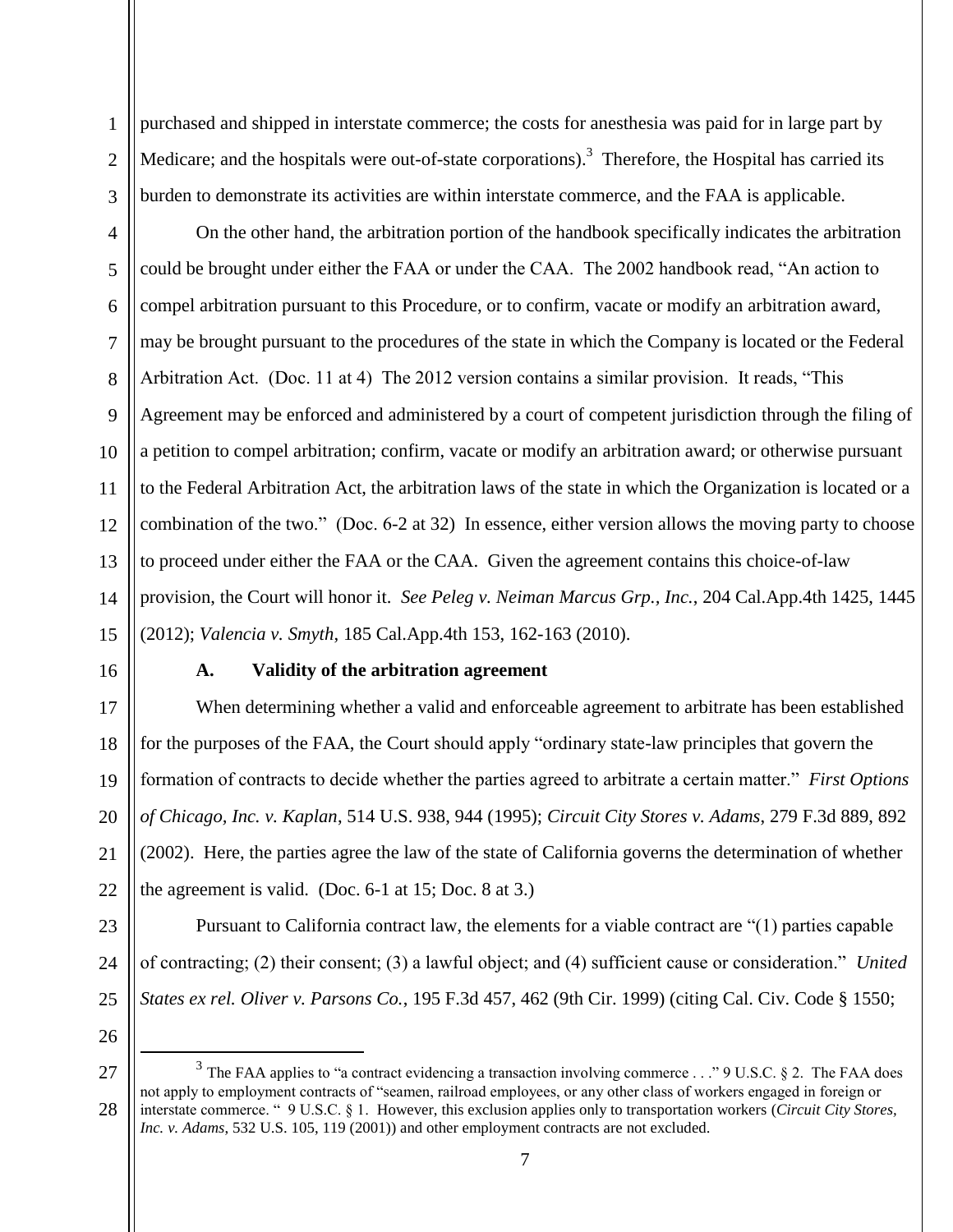1

*Marshall & Co. v. Weisel*, 242 Cal. App.2d 191, 196 (1966)). The Supreme Court explained, an agreement to arbitrate may be "invalidated by generally applicable contract defenses, such as fraud, duress, or unconscionability, but not by defenses that apply only to arbitration or that derive their meaning from the fact that an agreement to arbitrate is at issue." *AT&T Mobility LLC v. Concepcion*, 131 S. Ct. 1740, 1746 (2011).

Under California law, an arbitration agreement may only be invalidated for the same reasons as other contracts. Cal. Code Civ. Proc. § 1281. For example, a contract "is unenforceable if it is both procedurally and substantively unconscionable." *Davis v. O'Melveny & Myers*, 485 F.3d 1066, 1072 (9th Cir. 2007)). Procedural unconscionability focuses on "oppression and surprise," while substantive unconscionability focuses upon "overly harsh or one-sided results." *Stirlen v. Supercuts, Inc.*, 51 Cal. App.4th 1519, 1532 (1997) (citations omitted). Both forms of unconscionability must be present in order for a court to find a contract unenforceable, but it is not necessary that they be present in the same degree. *Davis*, 485 F.3d at 1072; *Stirlen*, 51 Cal. App. 4th at 1532. Consequently, "[c]ourts apply a sliding scale: 'the more substantively oppressive the contract term, the less evidence of procedural unconscionability is required to come to the conclusion that the term is unenforceable, and vice versa.'" *Id.* (quoting *Armendariz v. Found. Health Psychcare Servs.*, *Inc.*, 24 Cal.4th 83, 99 (2000)).

Defendant contends the arbitration agreement is valid California contract law. (Doc. 6-1 at 15.) The Hospital observes that the California Supreme Court determined an arbitration agreement is valid if it meets certain requirements, including: "(1) it may not limit statutorily-imposed remedies; (2) it must provide for adequate discovery; (3) it must provide for a written arbitration award; (4) the employee may not be forced to pay unreasonable costs and arbitration fees; and (5) it must provide a 'modicum of bilaterality." (*Id.*) (citing *Armendariz v. Found. Health Psychcare Servs.*, *Inc.*, 24 Cal.4th 83, 114 (2000)). Because the terms of the arbitration agreement comply with *Armendariz,* the Hospital argues the Procedure is enforceable. On the other hand, Plaintiff asserts the arbitration agreement is invalid because it is procedurally and substantively unconscionable. (Doc. 8 at 3-10.)

Under California law, Plaintiff bears the burden of establishing the arbitration agreement is unconscionable by a preponderance of the evidence. *Engalla v. Permanente Med. Group, Inc.*, 15 Cal. 4th 951, 972 (1997) (the party seeking to compel arbitration "bears the burden of proving the existence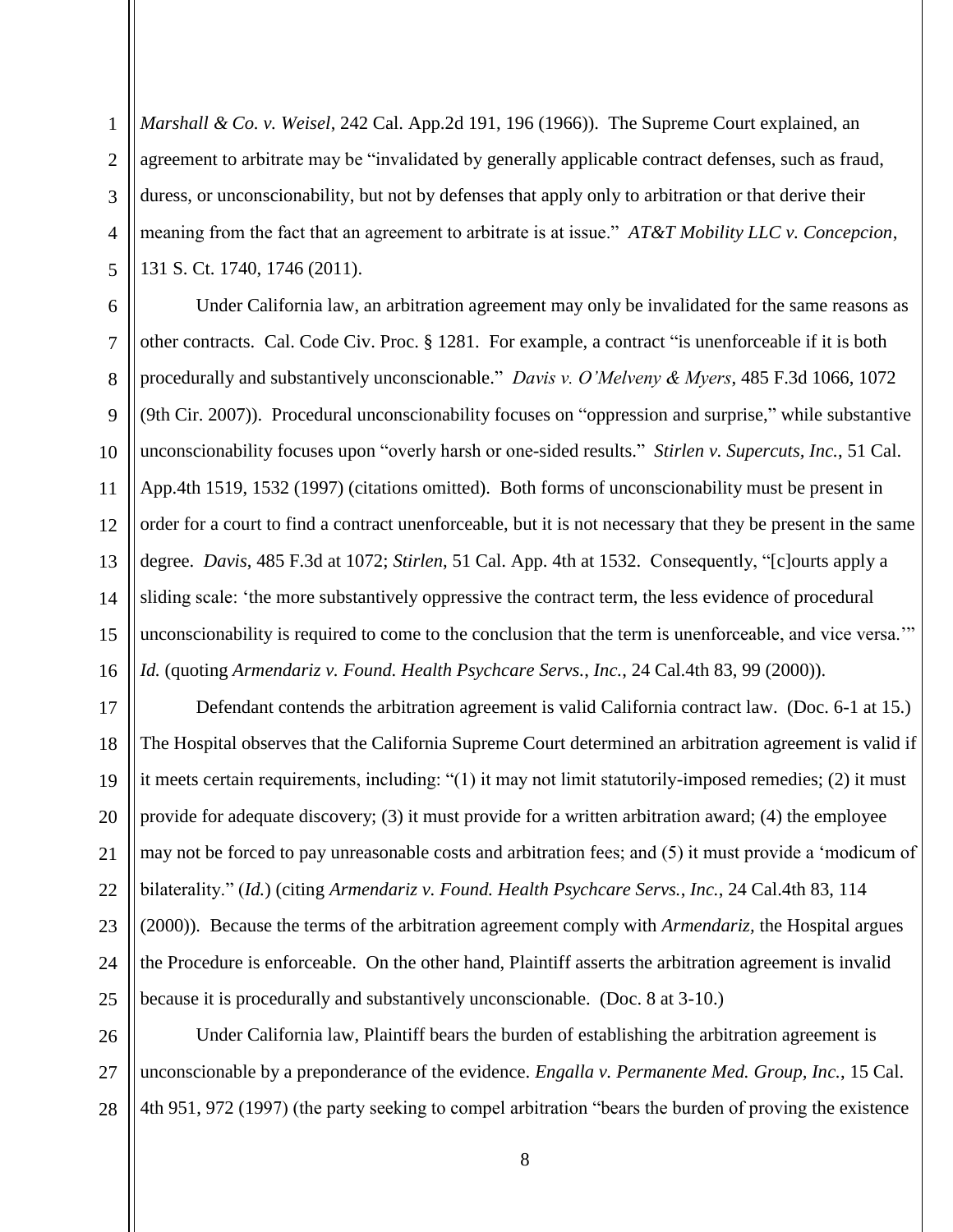1 2 3 4 5 6 7 8 9 10 11 of a valid arbitration agreement by the preponderance of the evidence, and a party opposing the petition [to compel arbitration] bears the burden of proving by a preponderance of the evidence any fact necessary to its defense"). A party asserting unconscionability must demonstrate both procedural and substantive unconscionability at the time the contract was made. *Am. Software, Inc. v. Ali*, 46 Cal. App. 4th 1386, 1390 (1996). Thus, Plaintiff argues the Court must look to the terms set forth in the Employee Handbook Plaintiff received in 2004 to evaluate whether the arbitration provision was unconscionable. (Doc. 8 at 5.) However, Defendant has presented evidence that Plaintiff received notice of revisions in 2012 and electronically completed an Acknowledgement Form through which she agreed "to submit [a dispute] to the Organization's Grievance and Arbitration Procedures, which are contained in the Handbook, for final and binding resolution." (Lonto Decl. ¶¶ 16, 18 and 21; Doc. 6-2 at 22 and 26.)

12 13 14 15 16 17 18 19 20 21 22 23 24 25 26 27 28 Although Plaintiff asserts she does not recall receiving email notification regarding any revisions or electronically signing the Acknowledgement Form (Montes Decl. ¶ 3), this is insufficient to rebut Defendant's evidence. *See Perez v. Maid Brigade, Inc.,* 2007 U.S. Dist. LEXIS 78412, 2007 WL 2990368 (N.D. Cal., Oct. 11, 2007) (finding that a plaintiff had not met her burden to prove that she did not sign the agreement including arbitration agreement because she stated simply that she "did not recall signing these documents")*; Murphy v. DirecTV,* 2011 U.S. Dist. LEXIS 87625, 2011 WL 3319574 at \*1 (C.D. Cal., Aug. 2, 2011) (finding the defendants' proof of mailing sufficient to defeat the plaintiffs' claims of never having seen, "let alone signed, the Customer Agreement that contain[ed] the Arbitration Provision"). Here, Robert Lonto, the Executive Director of Human Resources of San Joaquin Community Hospital reports he "reviewed the personnel file and the records pertaining to Plaintiff that are maintained by the Hospital." (Doc. 6-2 at 2, Lonto Decl. ¶ 5.) In addition, Mr. Lonto reviewed "Plaintiff's Transcript Report from Healthstream, the Hospital's online training provider" which demonstrated Plaintiff completed training related to the 2012 handbook which contained the arbitration agreement. (*Id.* at 4, ¶ 14.) In addition, Mr. Lonto provided copies of the online "Acknowledgment of Reading Handbook" form required to be completed by Plaintiff on May 29, 2012 when she completed training on the amended employee handbook. (*Id.* at 4,  $\P$ ] 14-15.) In this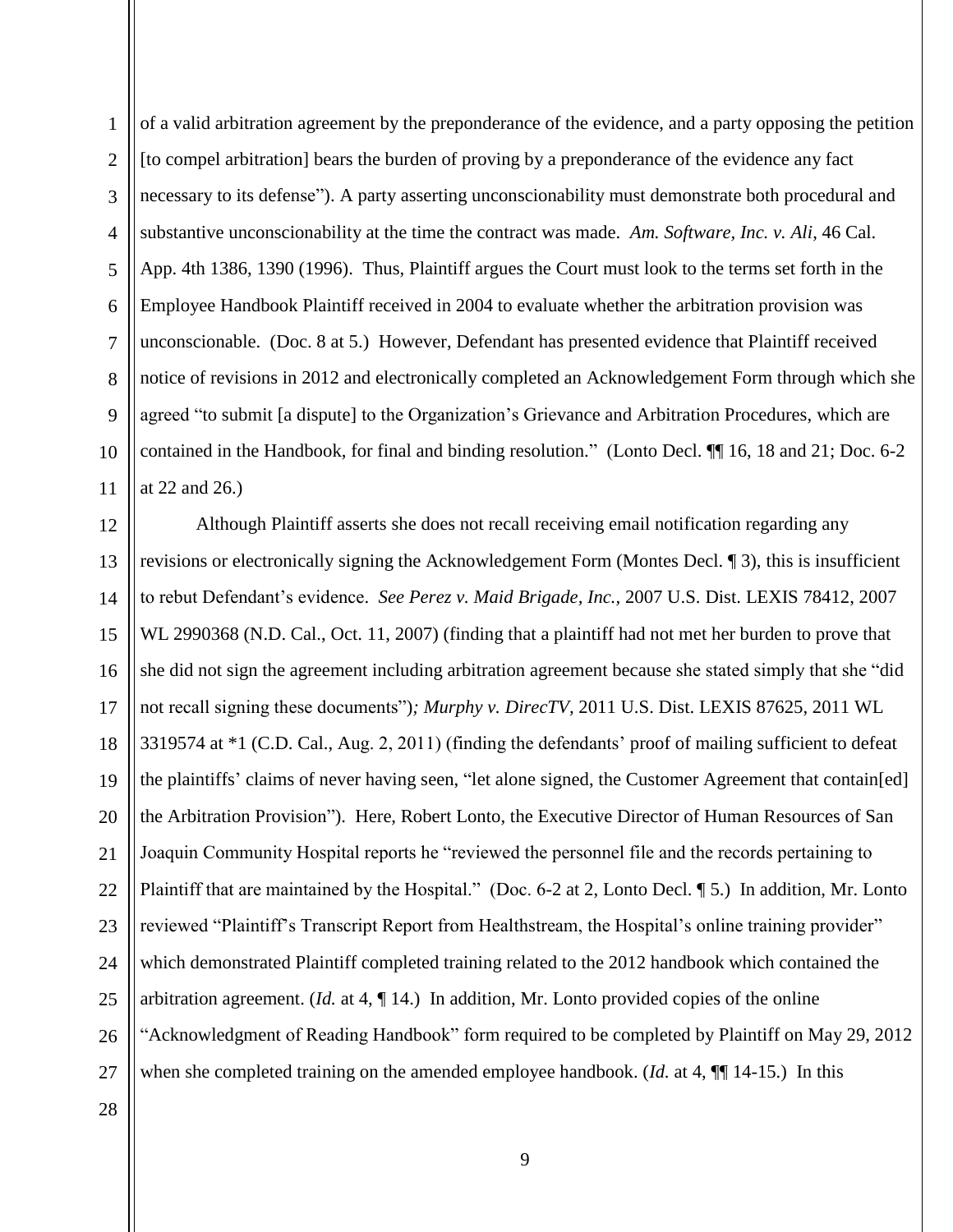acknowledgment, which Lonto attests Plaintiff signed<sup>4</sup>, she agreed to arbitrate her claims. (*Id.* at 4-5, ¶¶ 18, 20-21.)

3 4 5 6 7 8 9 10 11 12 13 14 15 Plaintiff argues that no matter the enforceability of the 2012 agreement—and no matter whether it was an amendment to the 2002 handbook or a new agreement entirely—the unconscionable nature of the arbitration requirement should be evaluated as to the terms set forth in the 2002 agreement. Toward this, Plaintiff relies upon *American Software, Inc. v. Ali*, 46 Cal.App.4<sup>th</sup> 1386 (1996). In *American Software*, the plaintiff entered into an employment agreement which indicated that sales commissions were paid at the time payment was received from the buyer and, in the event of voluntary separation from the company, the employee agreed to forfeit any commissions not due within 30 days after the termination. *Id*. at 1391-1395. However, over the years, events occurred which made payment of the commissions within 30 days of her departure from the company not occur. *Id*. at 1392. Plaintiff argued that the unconscionability of the contract should be evaluated in light of these later events. *Id*. In rejecting this position, the court held, "The critical juncture for determining whether a contract is unconscionable is the moment when it is entered into by both parties-not whether it is unconscionable in light of subsequent events." *Id*. at 1391.

16 17 18 19 20 21 22 23 The facts at hand are wildly different. First, here, there is evidence of Plaintiff's affirmative intent to be bound by the 2012 handbook and, therefore, the arbitration agreement. (Doc. 6-2 at 4, Lonto Decl. ¶¶ 14-15.) In *American Software*, there was no second agreement and no modification to the only agreement and no argument that a different agreement should control. Second, here there is no assertion that a course of conduct should be considered when evaluating whether the contract was unconscionable. Instead, the argument is only whether the 2002 or the 2012 agreement controls. Basic contract law indicates that the agreement in force at the time the claim accrued should control and *American Software* does not state a different holding.

24

1

2

25

26

 $\overline{a}$ 

Because Defendant has established by a preponderance of the evidence that Plaintiff agreed to

27 28 4 In essence Defendant asserts that for Plaintiff to complete the training and to have received the completion certificate which she received, she had to have signed the acknowledgment. Plaintiff does not counter this other than to say she doesn't recall doing this and thinks she would have remembered. However, this is a far cry from her affirmatively questioning the accuracy of the Hospital's records or asserting she did not receive the handbook, did not receive the training or did not sign the acknowledgement.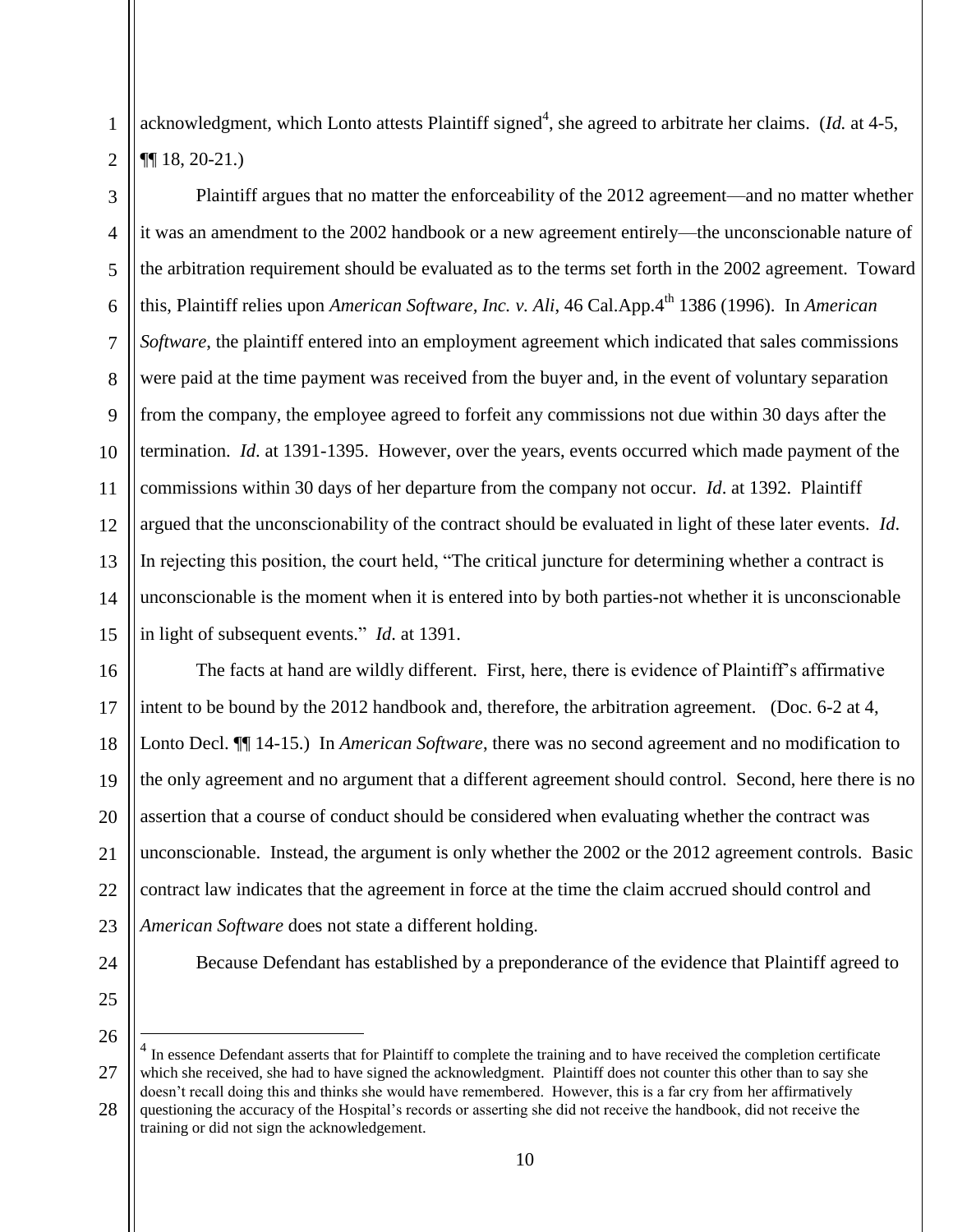1 2 the terms of the 2012 Employee Handbook and its arbitration procedure, the Court examines whether the terms of the this arbitration procedure are unconscionable.

3

4

5

6

7

8

9

10

11

12

#### 1. Procedural Unconscionability

The threshold issue for procedural unconscionability "is whether the subject arbitration clause is part of a contract of adhesion." *Stirlen*, 51 Cal. App. 4th at 1532; *see also Soltani v. W. & S. Life Ins. Co.*, 258 F.3d 1038, 1042 (9th Cir. 2001). A contract of adhesion "is a standardized contract, which, imposed and drafted by the party of superior bargaining strength, relegates to the subscribing party only the opportunity to adhere to the contract or reject it." *Graham v. Scissor-Tail, Inc.*, 28 Cal. 3d 807, 817 (1981). Accordingly, the Court must examine "the manner in which the contract was negotiated and the circumstances of the parties at that time." *Kinney v. United Healthcare Services*, 70 Cal. App. 4th 1322, 1327 (1999). Specifically, the Court questions whether the contract was "imposed on employees as a condition of employment." *Soltani*, 258 F.3d at 1042.

13 14 15 16 17 18 19 20 21 22 23 In general, under California law, it is "procedurally unconscionable to require employees, as a condition of employment, to waive their right to seek redress of grievance in a judicial forum." *Ingle v. Circuit City Stores*, 328 F.3d 1165, 1170 (9th Cir. 2003); *see also, e.g., Armendariz*, 24 Cal. 4th at 113 (an arbitration agreement was procedurally unconscionable because it was imposed on employees as a condition of employment, and there was no opportunity for negotiation); *Aral v. Earthlink, Inc.*, 134 Cal. App. 4th 544, 557 (2005) (an arbitration clause on a "take it or leave it" basis demonstrates "quintessential procedural unconscionability"); *Martinez v. Master Protection Corp.*, 118 Cal.App.4th 107 (2004) (finding an arbitration agreement procedurally unconscionable because it was a prerequisite of employment and the employee did not have an "opportunity to negotiate or refuse to sign the arbitration agreement"); *Flores v. Transamerica HomeFirst, Inc.*, 93 Cal. App. 4th 846, 853 (Ct. App. 2001) ("A finding of a contract of adhesion is essentially a finding of procedural unconscionability").

24 25 26 27 28 When Plaintiff signed the Acknowledgment, she agreed "to submit [any grievance] to the Organization's Grievance and Arbitration Procedures, which are contained in the Handbook, for final and binding resolution." (Doc. 6-2 at 26.) Because the Acknowledgment Form was separate from the Employee Handbook, there was no surprise to Plaintiff regarding the existence of the arbitration procedure. Further, the arbitration agreement was not concealed among other contractual terms, and its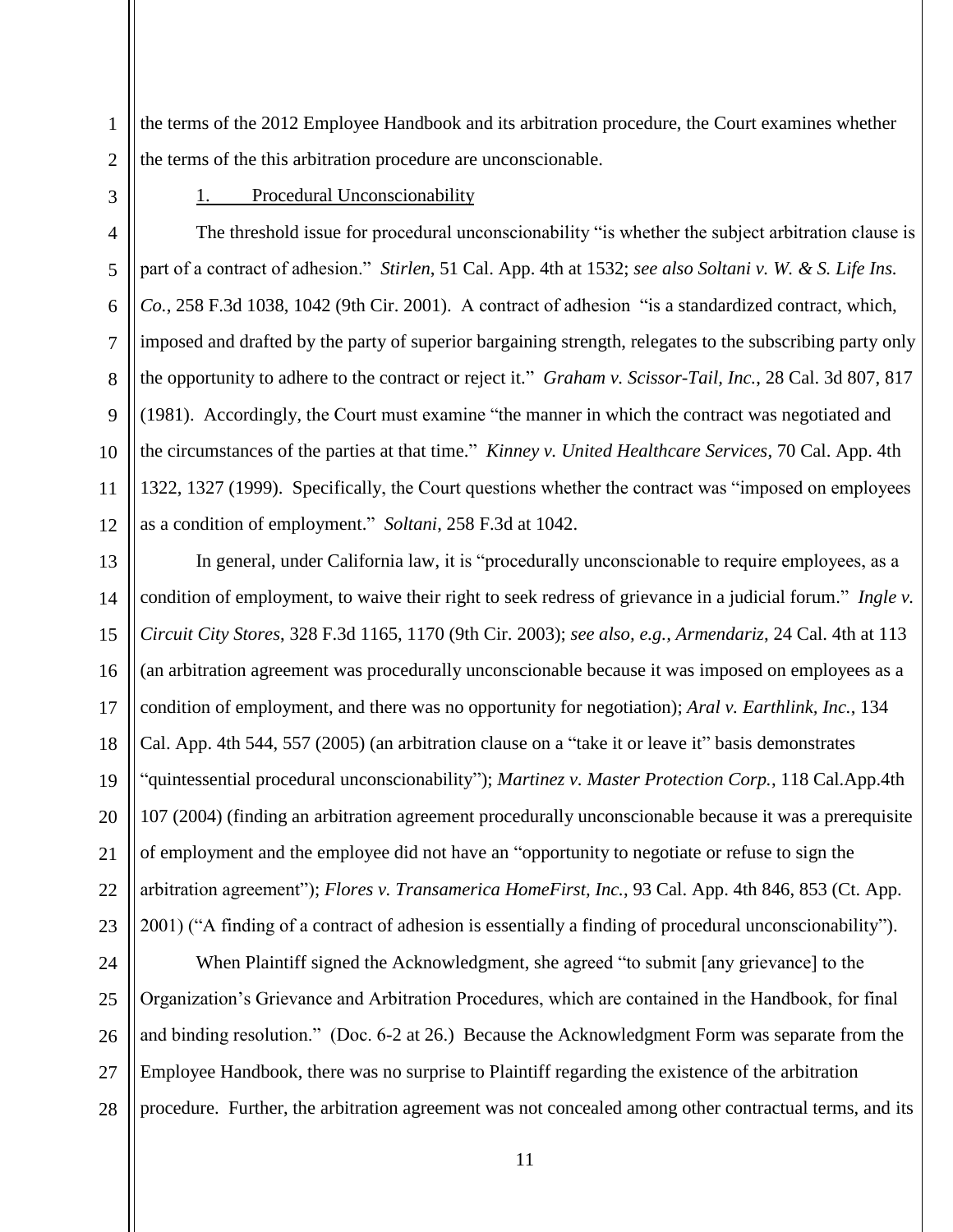1

terms were conveyed clearly to Plaintiff.

2 3 4 5 6 7 8 9 10 11 12 13 14 15 16 17 On the other hand, Plaintiff was not given an opportunity to negotiate the terms of the arbitration agreement. The Hospital was in a stronger bargaining position than Plaintiff by requiring its employees to accept the arbitration agreement as a condition of employment or continued employment. *See Armendariz*, 24 Cal.4th at 115 (explaining with arbitration agreements, "the economic pressure exerted by employers on all but the most sought-after employees may be particularly acute, for the arbitration agreement stands between the employee and necessary employment, and few employees are in a position to refuse a job because of an arbitration agreement"). Thus, the agreement was offered on a "take it or leave it" basis<sup>5</sup>, which demonstrates that it contains some measure of procedural unconscionability. *See Aral*, 134 Cal. App. 4th at 557; *Bridge Fund Capital Corp. v. Fastbucks Franchise Corp.*, 622 F.3d 996, 1004 (9th Cir.2010) ("California law treats contracts of adhesion, or at least terms over which a party of lesser bargaining power had no opportunity to negotiate, as procedurally unconscionable to at least some degree"); *Ingle v. Circuit City Stores, Inc.*, 328 F.3d 1165, 1170 (9th Cir.2003) (It is "procedurally unconscionable to require employees, as a condition of employment, to waive their right to seek redress of grievance in a judicial forum") However, because both procedural and substantive unconscionability must be present to determine whether an arbitration agreement will be enforced, this conclusion is not dispositive.

18

### 2. Substantive Unconscionability

19 20 21 22 23 24 25 "Substantive unconscionability addresses the fairness of the term in dispute." *Szetela v. Discover Bank*, 97 Cal. App. 4th 1094, 1100 (Ct. App. 2002). While "parties are free to contract for asymmetrical remedies and arbitration clauses of varying scope," substantive unconscionability "limits the extent to which a stronger party may, through a contract of adhesion, impose the arbitration forum on the weaker party without accepting the forum for itself." *Ting v. AT&T*, 319 F.3d 1126, 1149 (9th Cir. 2003) (quoting *Armendariz*, 24 Cal. 4th at 118). Thus, the focus of the Court's inquiry is whether an agreement is one-sided and will have an overly harsh effect on the party not given an opportunity to

26

 $\overline{a}$ 

<sup>27</sup> 28 5 The Court acknowledges that *Concepcion v. AT&T Mobility*, ---U.S.---, 131 S.Ct. 1740, 1750 (2011) may give rise to an argument that the adhesive nature of a "take-it-or-leave-it contact," may no longer be sufficient to give rise to a finding of procedural unconscionability. However, *Concepcion* was not evaluating procedural unconscionability and involved a consumer contract which provides even less of an ability to negotiate than here.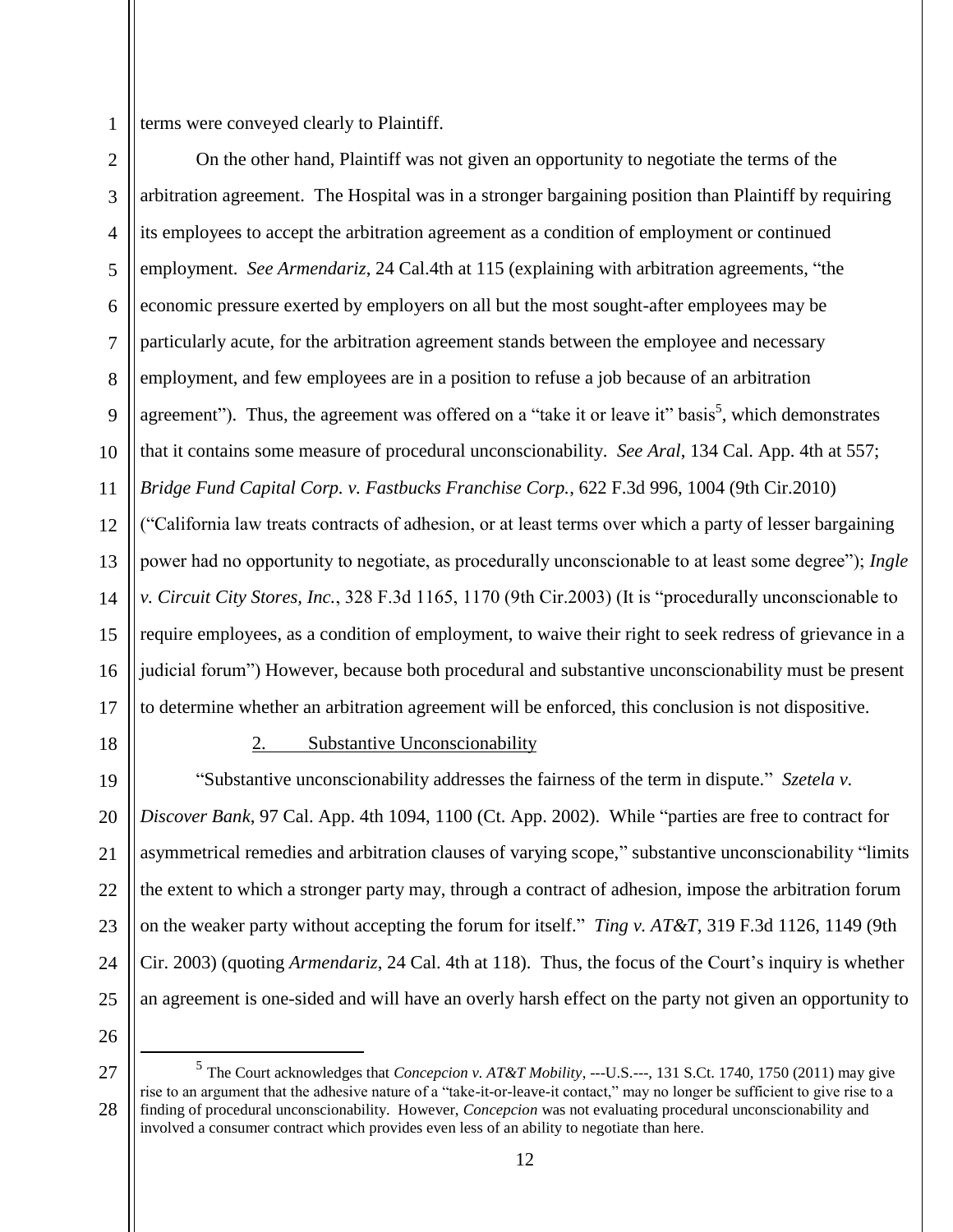1 2 3 4 5 6 negotiate its terms. *Flores*, 93 Cal. App. 4th at 854. The Ninth Circuit instructs courts applying California law to arbitration agreements "look beyond facial neutrality and examine the actual effects of the challenged provision." *Ting*, 319 F.3d at 1149; *see, e.g., Ingle*, 328 F.3d at 1180 (finding an arbitration agreement substantively unconscionable upon review of the agreement's provisions, including claims subject to arbitration, its statute of limitations, class actions, fee and cost-splitting arrangements, remedies available, and termination/modification of the agreement).

7

8

9

11

13

## *a. Claims subject to arbitration*

10 12 14 15 An arbitration agreement that "compels arbitration of the claims employees are most likely to bring against [the employer] but exempts from arbitration the claims [the employer] is most likely to bring against its employees" is substantively unconscionable. *Ferguson v. Countrywide Credit Indus.*, 298 F.3d 778, 785 (2002) (quoting *Mercuro v. Superior Court*, 96 Cal. App. 4th 167, 175-76 (Ct. App. 2002). For example, in *Ferguson* and *Mercuro*, 6 the courts found Countrywide's arbitration agreement was substantively unconscionable, because it excluded claims "for intellectual property violations, unfair competition and/or the use and/or unauthorized disclosure of trade secrets or confidential

information." *Ferguson*, 298 F.3d at 785; *Mercuro*, 96 Cal. App. 4th at 176.

16 17 18 19 Here, Plaintiff asserts the claims subject to arbitration are substantively unconscionable due to a lack of mutuality in the claims to be arbitrated. (Doc. 8 at 5.) The Hospital's Dispute Resolution Procedures indicate the policies "cover<sup>[]</sup> the full range of employment disputes." (Doc. 6-2 at 30.) Specifically, pursuant to the terms of the Procedure,

Arbitrable disputes by an employee are those disputes that are made within the applicable statute of limitations and which arose out of, or are related to, (i) a claim of employment discrimination (including, but not limited to, discriminatory retaliation, and discriminatory or sexual harassment); (ii) a claim of wrongful or unlawful termination of employment, including claims of constructive discharge; (iii) a claim for wages or other compensation; (iv) a tort claim or any other claim in which punitive damages or emotional distress damages could be awarded that arose out of, or is related to, the employment relationship; (v) a claim that is related in any manner to the claims described in (i) through (iv) of this paragraph.

(Doc. 6-2 at 31.) However, "[c]laims for unemployment compensation, claims under the National labor

25 26

 $\overline{a}$ 

27

28

20

21

22

23

<sup>6</sup> Both cases involved the arbitration agreement of Countrywide Credit Industries. *See Ferguson*, 298 at 784 ("During oral argument, counsel for Countrywide conceded that the provisions of the arbitration agreement in the present case are the same as the provisions of the arbitration agreement at issue in *Mercuro*").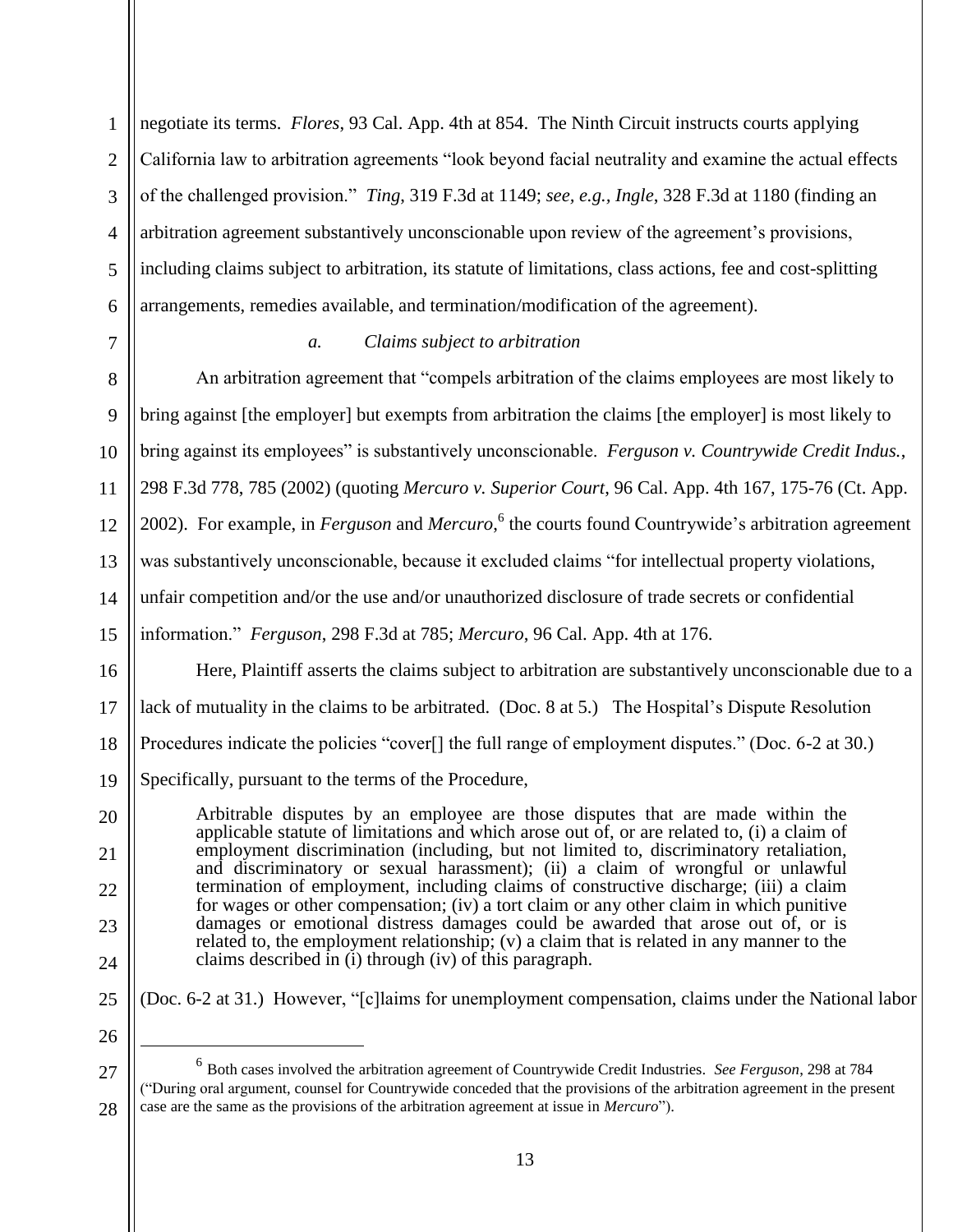Relations Act, claims for workers' compensation benefits, and any claim that is non-arbitrable under applicable state or federal law are not arbitrable." (*Id.*) Further, arbitrable disputes by the Hospital include "claims against an employee that are made within the applicable statute of limitations and which arose out of, or are related to, the employment relationship.<sup>"7</sup> (*Id.*)

Significantly, the claims subject to arbitration include claims by employees *or* the Hospital and include any action arising out of the employment relationship. For example, claims against an employee for indemnification arising from malpractice or sexual harassment of a coworker, could be arbitrated by the Hospital. Claims for recovery of value of items stolen or damaged by the employee, for example, could be another arbitration claim brought by the Hospital. Indeed, the only claims which are severed from the arbitration agreement are severed as to both the employee and the Hospital.

12 13 14 15 16 17 18 Thus, the Court does not conclude that Defendant has reserved in itself the ability to seek judicial intervention as to claims brought by it against the employee while requiring the employee to arbitrate claims he/she could bring against it. Accordingly, the claims subject to arbitration do not appear unconscionable. *See Ferguson*, 298 F.3d at 784, n.6 (explaining substantive unconscionability may be demonstrated when an employer seeks to enforce "what is essentially a unilateral arbitration agreement" because the company excludes claims it may bring against the employee from the agreement).

19

20

21

22

1

2

3

4

5

6

7

8

9

10

11

## *b. Fees and cost arrangement*

When arbitration is a condition of employment, an employer "cannot generally require the employee to bear any *type* of expense that the employee would not be required to bear . . . in court."

<sup>23</sup> 24 25 26 27 28  $\overline{a}$  $<sup>7</sup>$  The 2002 version required arbitration of any claims which had been exhausted in the grievance procedure and</sup> which arose out of "(i) employment discrimination (including discriminatory retaliation, discriminatory or sexual harassment), (ii) termination of employment, including claims of constructive discharge, or (iii) any other claim(s) (whether brought by or on behalf of one or more employees) for wages or other compensation with an actual aggregate value of \$75,000 or more." (Doc. 11 at 4) Further the agreement states, "In the event the Company desires to assert a claim against an employee, the claims shall be submitted to final and binding arbitration." *Id*. Though Plaintiff argues this means that the Hospital is not required to arbitrate any claim—given the grievance procedure is for the employee only this is an unreasonable interpretation. Instead, the Court finds the more reasonable interpretation is that *only* the disputes set forth under paragraphs 1-3 of the 2002 agreement must be arbitrated by either the employee or the Hospital. This interpretation is supported by the surrounding language of the 2002 agreement. In regard to claims to be arbitrated brought by the Hospital, the agreement reads, "These claims need not first be processed through the grievance portion of the Procedure." (Doc. 11 at 4)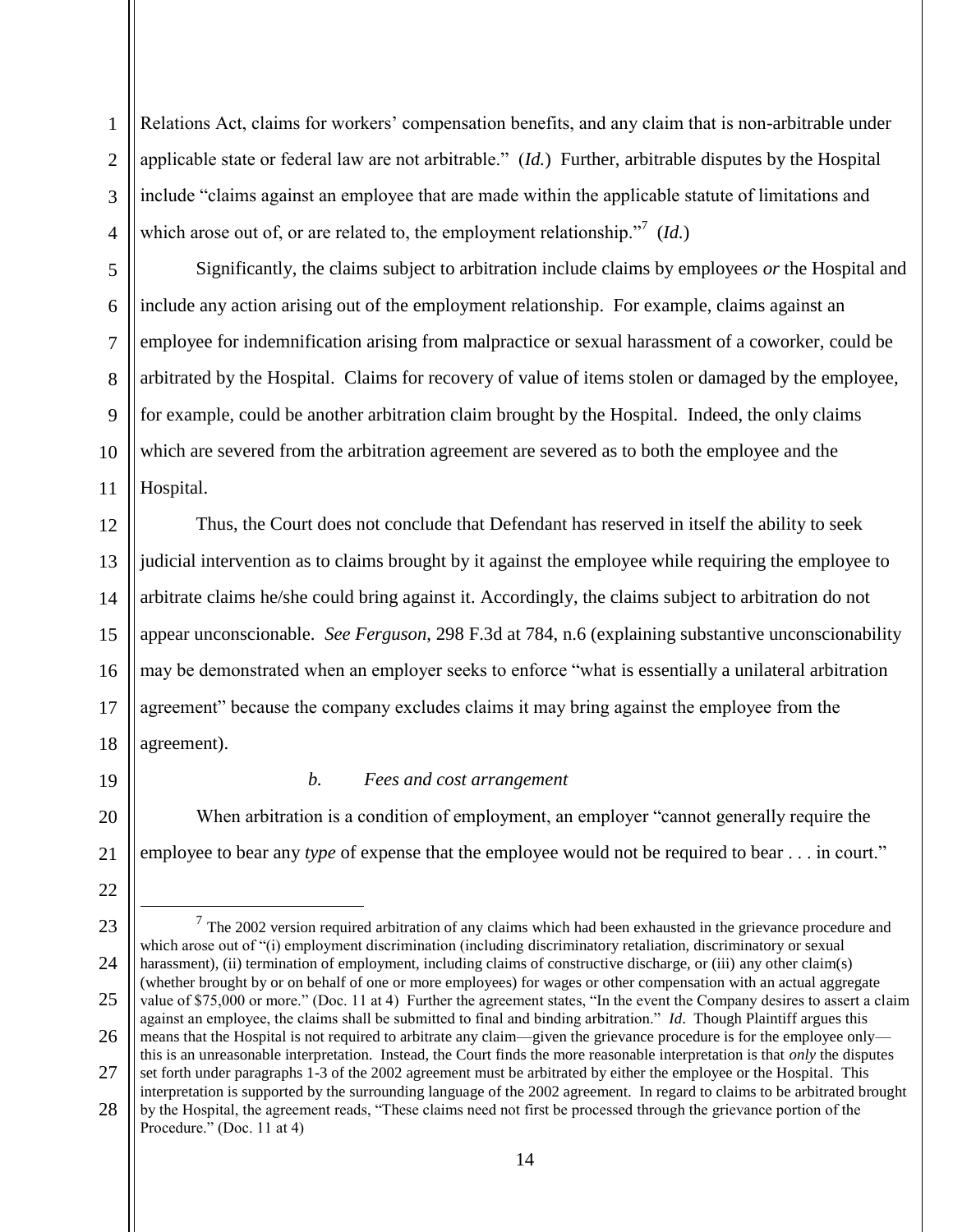1 2 3 4 5 6 7 8 *Armendariz*, 24 Cal. 4th at 110 (emphasis in original). A scheme that makes each party bear half the costs of the arbitration "alone would render an arbitration agreement unenforceable." *Circuit City v. Adams*, 279 F.3d 889, 894 (9th Cir. 2002). For example, the Ninth Circuit found a cost-splitting provision substantively unconscionable when the agreement forced the plaintiffs to pay the filing fee up to a maximum of \$125.00 and share costs equally after the first day of arbitration. *Ferguson*, 298 F.3d at 781*; see also Ingle*, 328 F.3d at 1177-78 (finding an arbitration provision substantively unconscionable that stated "each party shall pay one-half of the costs of arbitration following the issuance of the arbitration award").

9 10 11 12 13 14 15 16 17 18 In this case, the arbitration agreement provides: "To the extent required by applicable law, ... the [Hospital] shall pay all costs uniquely attributable to arbitration, including the administrative fees and costs of the arbitrator. Otherwise, the Organization and the employee shall split the arbitration fees." (Doc. 6-2 at 33.) Further, although the parties must bear their own attorney's fees by default if represented at the arbitration, the arbitrator is authorized to rule otherwise, such as when "the applicable law affords the prevailing party's attorney fees and costs." (*Id.*) Here, Plaintiff does not contend that the costs of the arbitration raise any substantive unconscionability and the Court is unaware of any. Indeed, the provisions governing the arbitration fee and costs do not require employees to incur any type of costs they would otherwise avoid in court. Thus, the arrangement is not substantively unconscionable.

19

### *c. Statute of limitations*

20 21 22 23 24 When evaluating a statute of limitations set forth in arbitration agreement, "[t]he critical question is whether 'the period fixed is so unreasonable so as to show imposition or undue advantage in some way.'" *Jackson v. S.A.W. Entm't Ltd.*, 629 F. Supp. 2d 1018, 1028 (N.D. Cal. 2009) (quoting *Moreno v. Sanchez*, 106 Cal. App. 4th 1415, 1430 (2003). Generally, provisions strictly requiring employees to bring all claims within one year are unconscionable. *Adams*, 279 F.3d at 894-95.

25 26 27 28 Here, the Hospital's arbitration procedure requires claims be brought "within the applicable statute of limitations," whether the claim is initiated by an employee or the employer. (Doc. 6-2 at 31.) The Procedure does not impose a shortened statute of limitations upon the parties, and there is no imposition or undue advantage. Consequently, the statute of limitations provision is not substantively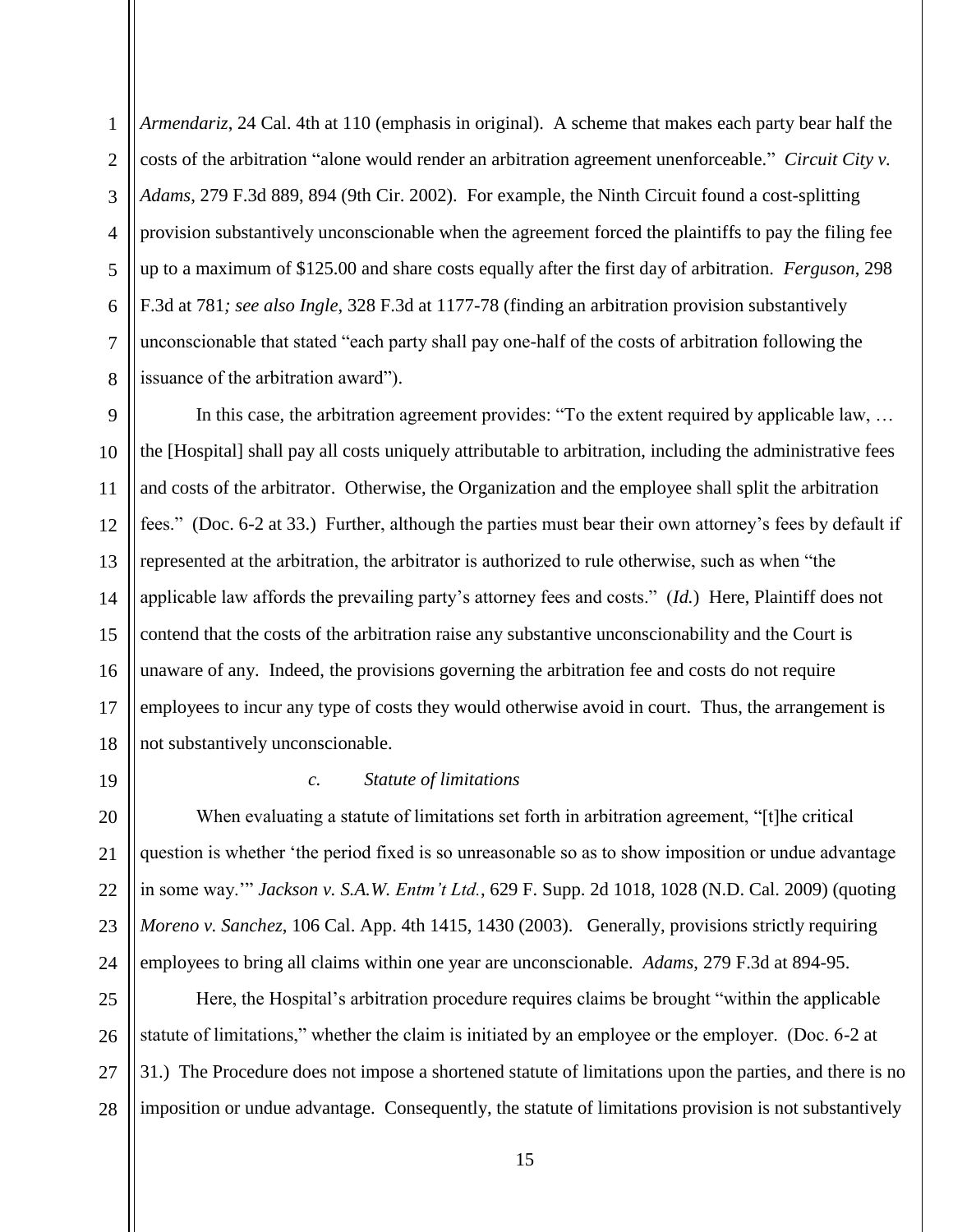unconscionable.

1 2

### *d. Remedies*

3 4 5 6 7 8 9 Remedy provisions that "fail[] to provide for all the types of relief that would otherwise be available in court" by limiting an employee's total damages and punitive damages are substantively unconscionable. *Adams*, 279 F.3d at 895 (citing *Cole v. Burns Int'l Sec. Servs.,*105 F.3d 1465, 1482 (9th Cir. 1997)). The arbitration procedure grants the arbitrator "the authority to award only such damages as could be awarded by a court under the applicable substantive law which may include injunctive or other equitable relief." (Doc. 6-2 at 33). Because the relief provided does not improperly limit remedies available to the parties, the provision is not substantively unconscionable.

10

#### *e. Unilateral amendment*

11 12 13 14 15 16 17 18 19 20 When provisions of an arbitration agreement permit an employer to unilaterally amend or terminate the agreement, even with written notice to employees, the provision is presumed to be substantively unconscionable. *See, e.g., Ingle*, 328 F.3d at 1179; *Ramirez-Baker v. Beazer Homes,*  Inc., 636 F. Supp. 2d 1008, 1021-22 (E.D. Cal. 2008). Here, the Acknowledgment Form signed by Plaintiff reserved in the Hospital the right to change the handbook and, hence, its arbitration procedure which was set forth therein. This right was not limited in any fashion and, therefore, failed to preclude the Hospital making an amendment which would impact accrued claims. Indeed, the right to amend the handbook does not require notice of the change whether in advance or after. Conversely, employees are given no concomitant right to object, to make changes themselves or to opt-out. *See Ingle*, 328 F.3d at 1179.

21 22 23 24 25 The adhesive nature of such amendments was *Ingle's* concern when it held, "By granting itself the sole authority to amend or terminate the arbitration agreement, Circuit City proscribes an employee's ability to consider and negotiate the terms of her contract. Compounded by the fact that this contract is adhesive in the first instance, this provision embeds its adhesiveness by allowing only Circuit City to modify or terminate the terms of the agreement." *Id*.

26 27 28 The Court recognizes that California courts have held that a right to make unilateral amendments to an arbitration agreement does not equate to a finding of substantive unconscionability based upon an imputation of the covenant of good faith and fair dealing. *24 Hour Fitness, Inc. v.*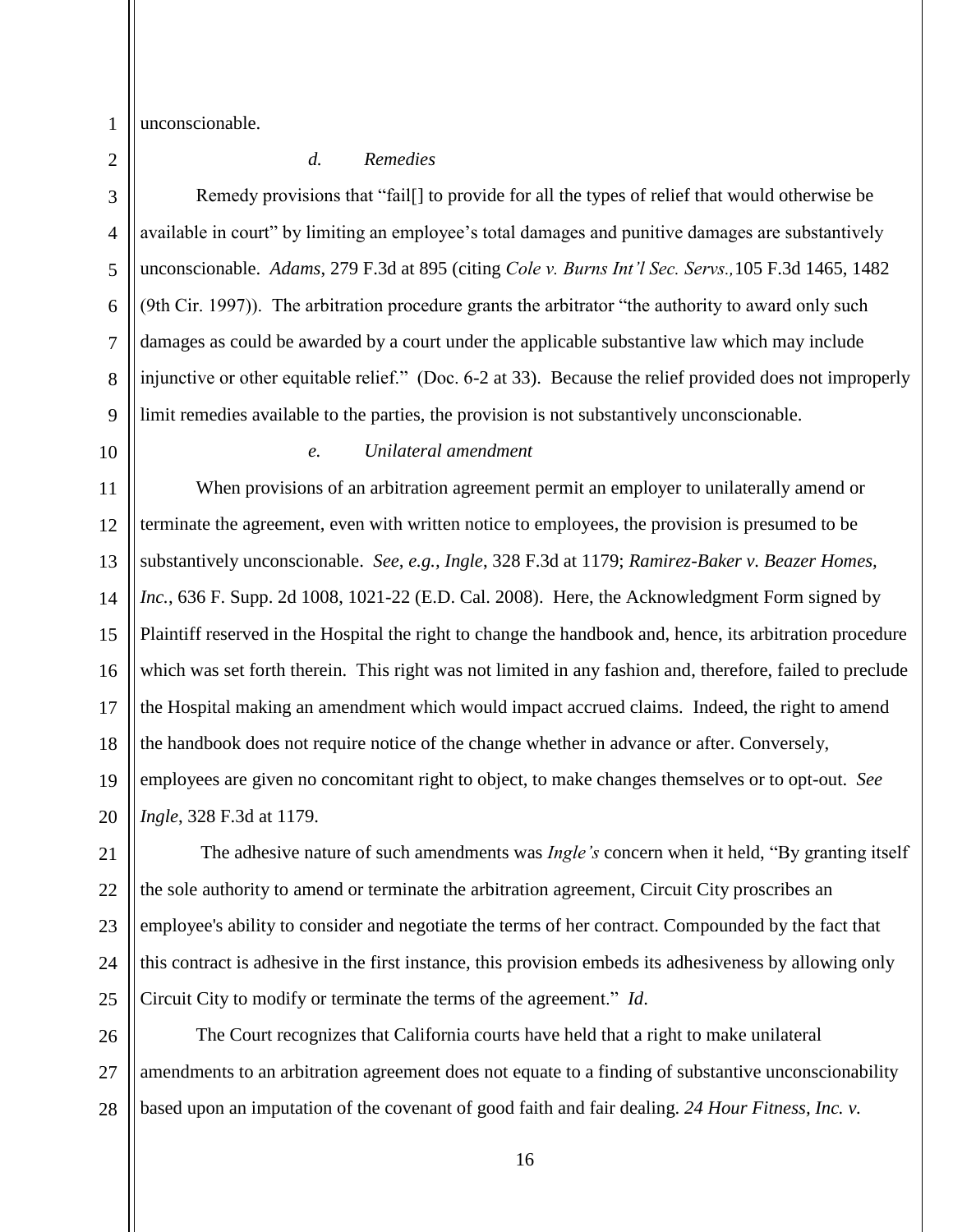| $\mathbf{1}$   | Superior Court, 66 Cal.App.4th 1199 (1998); Peleg v. Neiman Marcus Group, Inc., 204 Cal.App.4th                                                                                                                                                                                                                                                                                                                                                                                                                                                                                                                                                                                                                                               |  |  |  |  |
|----------------|-----------------------------------------------------------------------------------------------------------------------------------------------------------------------------------------------------------------------------------------------------------------------------------------------------------------------------------------------------------------------------------------------------------------------------------------------------------------------------------------------------------------------------------------------------------------------------------------------------------------------------------------------------------------------------------------------------------------------------------------------|--|--|--|--|
| $\overline{2}$ | 1425, 140 (2012); Serpa v. California Surety Investigations, 215 Cal.App.4th 695, 708 (2013). On the                                                                                                                                                                                                                                                                                                                                                                                                                                                                                                                                                                                                                                          |  |  |  |  |
| 3              | other hand, Asmus v. Pac. Bell, 23 Cal.4th 1, 15 (2000), the California Supreme Court evaluated an                                                                                                                                                                                                                                                                                                                                                                                                                                                                                                                                                                                                                                            |  |  |  |  |
| $\overline{4}$ | employer's right to modify a term of employment related to employment security. In Asmus, the                                                                                                                                                                                                                                                                                                                                                                                                                                                                                                                                                                                                                                                 |  |  |  |  |
| 5              | employer agreed that it would offer to management level employees retraining or reassignment to                                                                                                                                                                                                                                                                                                                                                                                                                                                                                                                                                                                                                                               |  |  |  |  |
| 6              | other jobs as long as the employee continued "to meet our changing business expectations" if the                                                                                                                                                                                                                                                                                                                                                                                                                                                                                                                                                                                                                                              |  |  |  |  |
| $\tau$         | specific employee's job was eliminated. Id. at 7. The policy indicated it would be maintained until                                                                                                                                                                                                                                                                                                                                                                                                                                                                                                                                                                                                                                           |  |  |  |  |
| 8              | there was a change that materially affected the employer's "business plan achievement." Id. Six years                                                                                                                                                                                                                                                                                                                                                                                                                                                                                                                                                                                                                                         |  |  |  |  |
| 9              | later, the employer deleted the job security policy. Id.                                                                                                                                                                                                                                                                                                                                                                                                                                                                                                                                                                                                                                                                                      |  |  |  |  |
| 10             | The California Supreme Court considered the employees' argument that the fact that the                                                                                                                                                                                                                                                                                                                                                                                                                                                                                                                                                                                                                                                        |  |  |  |  |
| 11             | employer had the right to unilaterally terminate the policy made the contract illusory. Asmus, at 15.                                                                                                                                                                                                                                                                                                                                                                                                                                                                                                                                                                                                                                         |  |  |  |  |
| 12             | In rejecting this argument, the Court held,                                                                                                                                                                                                                                                                                                                                                                                                                                                                                                                                                                                                                                                                                                   |  |  |  |  |
| 13             | Scholars define illusory contracts by what they are not. As Corbin observes, 'if a<br>promise is expressly made conditional on something that the parties know cannot                                                                                                                                                                                                                                                                                                                                                                                                                                                                                                                                                                         |  |  |  |  |
| 14             | occur, no real promise has been made. Similarly, one who states 'I promise to render a<br>future performance, if I want to when the time arrives,' has made no promise at all. It<br>has been thought, also, that promissory words are illusory if they are conditional on<br>some fact or event that is wholly under the promisor's control and bringing it about is                                                                                                                                                                                                                                                                                                                                                                         |  |  |  |  |
| 15             |                                                                                                                                                                                                                                                                                                                                                                                                                                                                                                                                                                                                                                                                                                                                               |  |  |  |  |
| 16             | left wholly to the promisor's own will and discretion. This is not true, however, if the<br>words used do not leave an unlimited option to the one using them. It is true only if the<br>words used do not in fact purport to limit future action in any way.' (2 Corbin on<br>Contracts, supra, § 5.32, pp. 175–176, fns. omitted.) Thus, an unqualified right to<br>modify or terminate the contract is not enforceable. But the fact that one party reserves<br>the implied power to terminate or modify a unilateral contract is not fatal to its<br>enforcement, if the exercise of the power is subject to limitations, such as fairness and<br>reasonable notice. (See id., p. 177; 1 Witkin, Summary of Cal. Law, supra, Contracts, § |  |  |  |  |
| 17             |                                                                                                                                                                                                                                                                                                                                                                                                                                                                                                                                                                                                                                                                                                                                               |  |  |  |  |
| 18             |                                                                                                                                                                                                                                                                                                                                                                                                                                                                                                                                                                                                                                                                                                                                               |  |  |  |  |
| 19             |                                                                                                                                                                                                                                                                                                                                                                                                                                                                                                                                                                                                                                                                                                                                               |  |  |  |  |
| 20             | 233, p. 241.                                                                                                                                                                                                                                                                                                                                                                                                                                                                                                                                                                                                                                                                                                                                  |  |  |  |  |
| 21             | As Pacific Bell observes, the MESP was not illusory because plaintiffs obtained the<br>benefits of the policy while it was operable. In other words, Pacific Bell was obligated                                                                                                                                                                                                                                                                                                                                                                                                                                                                                                                                                               |  |  |  |  |
| 22             | to follow it as long as the MESP remained in effect. Although a permanent no-layoff<br>policy would be highly prized in the modern workforce, it does not follow that anything                                                                                                                                                                                                                                                                                                                                                                                                                                                                                                                                                                |  |  |  |  |
| 23             | less is without significant value to the employee or is an illusory promise. (See Bankey,<br>supra, 443 N.W.2d at pp. 119–120.) As long as the MESP remained in force, Pacific                                                                                                                                                                                                                                                                                                                                                                                                                                                                                                                                                                |  |  |  |  |
| 24             | Bell could not treat the contract as illusory by refusing to adhere to its terms; the<br>promise was not optional with the employer and was fully enforceable until terminated                                                                                                                                                                                                                                                                                                                                                                                                                                                                                                                                                                |  |  |  |  |
| 25             | or modified. (2 Corbin on Contracts, supra, § 5.32, p. 177.)                                                                                                                                                                                                                                                                                                                                                                                                                                                                                                                                                                                                                                                                                  |  |  |  |  |
| 26             | <i>Id.</i> at 15-16.                                                                                                                                                                                                                                                                                                                                                                                                                                                                                                                                                                                                                                                                                                                          |  |  |  |  |
| 27             | Here, the language of the right to modify the policies, including the arbitration agreement, fails                                                                                                                                                                                                                                                                                                                                                                                                                                                                                                                                                                                                                                            |  |  |  |  |
| 28             | to put any limits on how or why this would occur. (Doc. 6-2 at 26) Thus, the Court declines to imply                                                                                                                                                                                                                                                                                                                                                                                                                                                                                                                                                                                                                                          |  |  |  |  |
|                | 17                                                                                                                                                                                                                                                                                                                                                                                                                                                                                                                                                                                                                                                                                                                                            |  |  |  |  |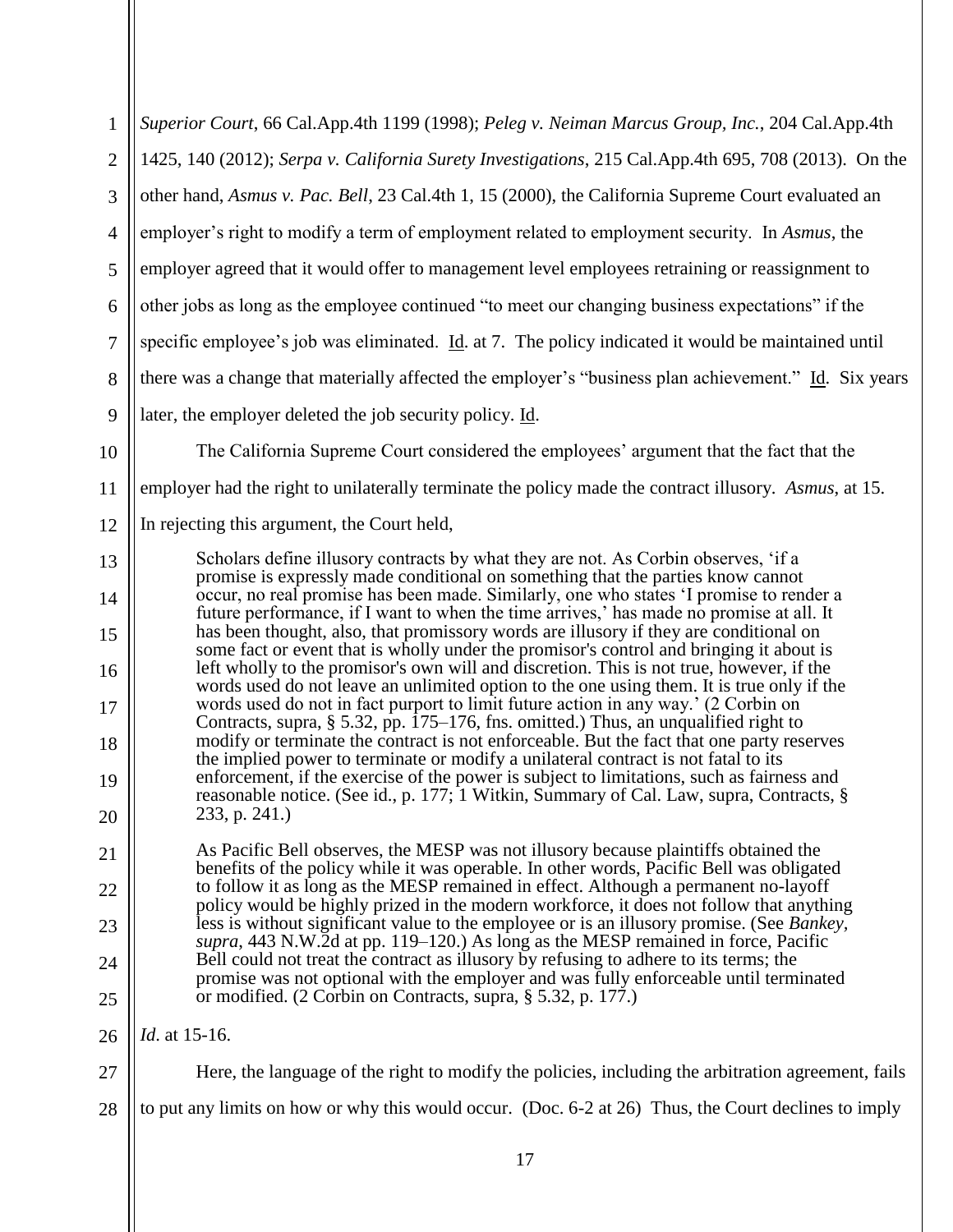1 2 3 4 5 6 7 8 9 10 11 12 13 14 15 16 17 18 19 20 21 22 23 24 25 limitations of this authority via the covenant of good faith and fair dealing in light of the fact that this appears inconsistent with *Asmus.* Thus, the Court concludes that under California law, the right of unilateral amendment by the Hospital is substantively unconscionable. *f. Discovery* The Procedure explains that "[a]rbitration is intended to provide a less time-consuming, less expensive, and less complicated means of settling employment-related disputes." (Doc. 6-2 at 33.) Pursuant to the Hospital's dispute resolution procedure: Discovery may be initiated by the parties after the selection of the arbitrator and may be initiated without first obtaining permission from the arbitrator. In the event of a dispute regarding discovery either party may ask the arbitrator to determine what discovery is appropriate under the circumstances or adequate for the prosecution or defense of the claims. However, under no circumstances will discovery be permitted that is broader than that which is allowed by the applicable procedural rules of the state in which the Organization is located. The arbitrator may issue subpoenas to compel the testimony of third-party witnesses or the production of documents. (*Id.*) Plaintiff appears to assert this discovery procedure is substantively unconscionable. (Doc. 8 at 9.) As Plaintiff notes, "In *Armendariz*, the California Supreme Court held that employees must be 'at least entitled to discovery sufficient to adequately arbitrate their statutory claims, including access to essential documents and witnesses.'" (Doc. 8 at 9, quoting *Armendariz*, 24 Cal.4th at 106.) Notably, in *Armendariz* the court observed that parties are "permitted to agree to something *less than* the full panoply of discovery provided in Code of Civil Procedure section 1283.05." *Id.*, 24 Cal.4th at 106. Under the terms of the Procedure—either in the 2002 or the 2012 version—disputes regarding the appropriateness of the discovery are to be submitted to the arbitrator—just as they are in court—and that the amount of discovery cannot be broader than that allowed under California law. Despite Plaintiff's concern, there is no reason to believe the arbitrator will act unreasonably or unlawfully related to her discovery efforts. Therefore, the discovery provision of the arbitration agreement is not substantively unconscionable. *g. Agreement as a whole*

26 27 28 California law provides: "If the court as a matter of law finds the contract or any clause of the contract to have been unconscionable at the time it was made the court may refuse to enforce the contract, or it may enforce the remainder of the contract without the unconscionable clause, or it may so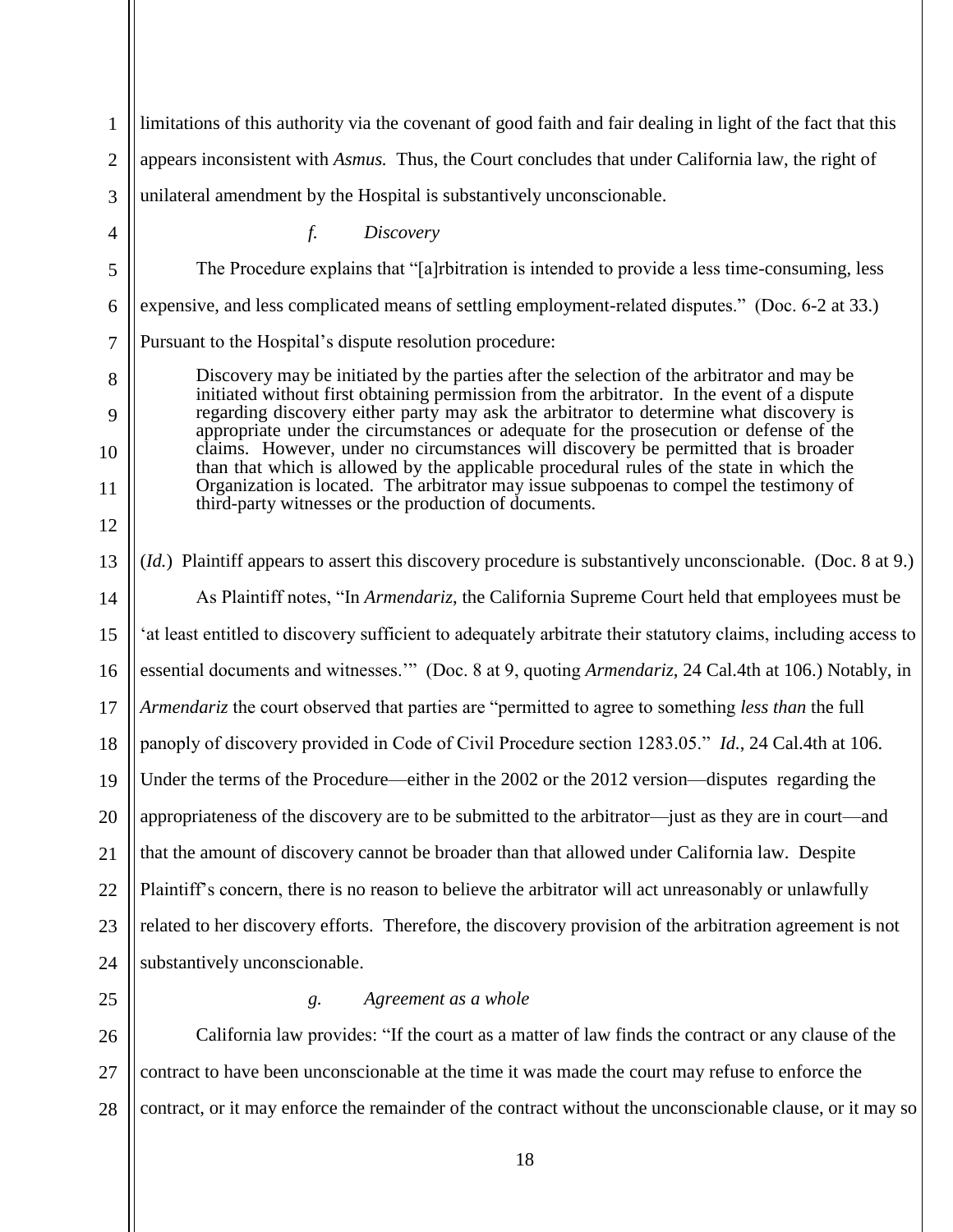1 2 3 4 5 6 7 8 9 limit the application of any unconscionable clause as to avoid any unconscionable result." Cal. Civ. Code §1670.5(a). Refusing to enforce an arbitration agreement is appropriate "only when an agreement is permeated by unconscionability." *Armendariz*, 24 Cal. 4th 83 at 122 (internal quotation marks omitted). Courts often look to whether the offending provisions "indicate a systematic effort to impose arbitration on an employee not simply as an alternative to litigation, but as an inferior forum that works to the employer's advantage." *Id.* at 124; *see also Ferguson*, 298 F.3d at 787-88. For example, the Ninth Circuit found an arbitration agreement was "permeated by unconscionable clauses" where there was a "lack of mutuality regarding the type of claims that must be arbitrated, the fee provision, and the discovery provision." *Ferguson*, 298 F.3d at 788.

10 11 12 13 14 15 16 17 18 19 20 21 22 In this agreement, the only term of the Procedure appearing substantively unconscionable is the reservation of the right to amend the arbitration agreement unilaterally. However, this is not a provision found within the arbitration agreement itself, and may be considered as severed from the agreement. *See, e.g., Grabowski v. C.H. Robinson Co.*, 817 F. Supp. 2d 1159 (S.D. Cal. 2011) (finding three substantively unconscionable provisions could be severed from an arbitration agreement which was not "permeated by unconscionability," thus rendering the agreement enforceable); *Stacy v. Brinker Rest. Corp.*, 2012 U.S. Dist. LEXIS 150345, at \* 31-32 (E.D. Cal. Oct. 18. 2012) (explaining the single substantively unconscionable provision could be severed because it was "collateral to the Agreement and does not permeate the Agreement with unconscionability"). Moreover, the provisions regarding fees and costs, remedies, the statute of limitations, and discovery limitations are not permeated by unconscionability and do not establish an inferior forum that works to Defendant's advantage. *See Armendariz*, 24 Cal. 4th 83 at 122. Accordingly, the arbitration agreement may be enforced because the terms, taken as a whole, are not substantively unconscionable.

23

### **B. The arbitration agreement encompasses the disputes at issue.**

24 25 26 27 28 To determine whether an arbitration agreement encompasses particular claims, the Court looks to the plain language of the agreement, and "[i]n the absence of any express provision excluding a particular grievance from arbitration . . . only the most forceful evidence of a purpose to exclude the claim from arbitration can prevail." *United Steelworkers of Am. v. Warrior & Gulf Navigation Co.*, 363 U.S. 574, 584-86 (1960). Here, the arbitration agreement specifies that it is intended to "cover[]